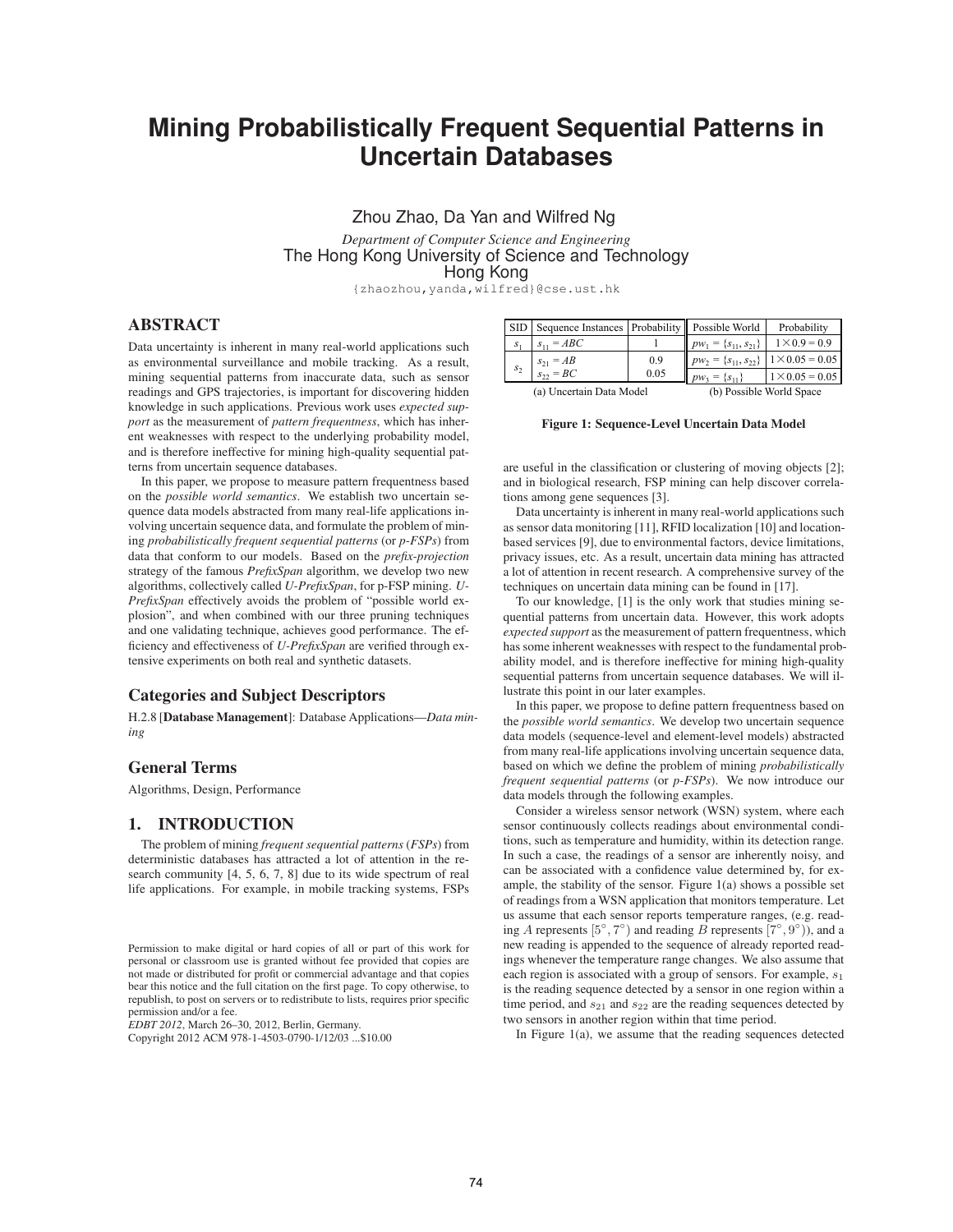| <b>SID</b>               | Probabilistic Elements                                       |                                                   |  |  |  |  |  |
|--------------------------|--------------------------------------------------------------|---------------------------------------------------|--|--|--|--|--|
| $S_1$                    | $s_1[1] = \{(A, 0.95)\}, s_1[2] = \{(B, 0.95), (C, 0.05)\}\$ |                                                   |  |  |  |  |  |
| s <sub>2</sub>           | $s_2[1] = \{(A, 1)\}, s_2[2] = \{(B, 1)\}\$                  |                                                   |  |  |  |  |  |
| (a) Uncertain Data Model |                                                              |                                                   |  |  |  |  |  |
| Possible World           |                                                              | Probability                                       |  |  |  |  |  |
| $pw_1 = {B, AB}$         |                                                              | $(1-0.95) \times 0.95 \times 1 \times 1 = 0.0475$ |  |  |  |  |  |
| $pw_2 = \{C, AB\}$       |                                                              | $(1-0.95) \times 0.05 \times 1 \times 1 = 0.0025$ |  |  |  |  |  |
| $pw_3 = \{AB, AB\}$      |                                                              | $0.95 \times 0.95 \times 1 \times 1 = 0.9025$     |  |  |  |  |  |
|                          | $pw_4 = \{AC, AB\}$                                          | $0.95 \times 0.05 \times 1 \times 1 = 0.0475$     |  |  |  |  |  |
| (b) Possible World Space |                                                              |                                                   |  |  |  |  |  |

Figure 2: Element-Level Uncertain Data Model

by different sensors in a region are exclusive to each other, e.g. the temperature sequence in the region represented by  $s_2$  has 90% (or 5%) probability to be  $\{A, B\}$  (or  $\{B, C\}$ ). The remaining 5% probability is for the case when there is no new readings reported in that region. Besides, the reading sequences from different regions are assumed to be independent. We call such a data model the *sequence-level uncertain model*. In the Trio [19] system, probabilistic sequences such as  $s_1$  and  $s_2$  are also called *x-tuples*.

Figure 1(b) shows the set of possible worlds derived from the uncertain dataset of Figure 1(a). Since the occurrences of different probabilistic sequences are mutually independent, the probability of a possible world  $pw$  can be computed as the product of the occurrence probability of each sequence in  $pw$ . For example,  $Pr(pw_1) = Pr(s_{11}) \times Pr(s_{21}) = 0.9$  holds in Figure 1.

The existing approach to evaluating the frequentness of a sequential pattern  $\alpha$  in an uncertain database is to compute its expected support: for a sequence-level probabilistic sequence s, if we denote  $\alpha \subseteq s$  to be the event that pattern  $\alpha$  occurs in s, then the expected support of  $\alpha$  in database D is defined as  $expSup(\alpha)$  =  $s \in D$   $Pr{\alpha \sqsubseteq s}$  according to the linearity of expectation.

Expected support is used by some existing studies to measure the frequentness of patterns such as frequent itemsets [13, 16] and frequent subsequences [1] on uncertain data. However, the notion of *expected support fails to reflect pattern frequentness in many cases*. To illustrate this weakness, we now consider pattern  $\alpha$  = AB in the dataset shown in Figure 1. The expected support of pattern AB is  $Pr(s_{11}) + Pr(s_{21}) = 1.9$ , which is not considered as frequent when the minimum support  $\tau_{sup} = 2$ . Nevertheless, pattern AB occurs twice in  $pw_1$ , and once in both  $pw_2$  and  $pw_3$ . Thus, if we denote the support of  $AB$  in database  $D$  as  $\sup(AB)$ , then  $Pr\{sup(AB) \geq \tau_{sup}\}$  =  $Pr(pw_1)$  = 90% when  $\tau_{sup}$  = 2. Therefore, in this example, using expected support leads to the missing of the important sequential pattern AB.

While the *sequence-level uncertain model* is fundamental for a lot of real-life applications, many applications follow a different model. Consider an RFID location tracking system, where a set of RF readers are deployed in an indoor environment, and a user may be detected by several near-by readers simultaneously. In this application, user locations are uncertain. This kind of uncertainty is common in many related applications such as PEEX[20].

Consider the uncertain sequence database shown in Figure 2(a), where sequences  $s_1$  and  $s_2$  record the tracking paths of two users, respectively. Path  $s_1$  contains two uncertain location elements  $s_1[1]$ and  $s_1[2]$ . The uncertain location  $s_1[1]$  has 95% probability to be A and 5% probability to be a misreading (i.e. does not occur), while location  $s_1[2]$  has 95% probability to be B and 5% probability to be C. We call such a model the *element-level uncertain model*,

where each probabilistic sequence in the database is composed of a sequence of uncertain elements that are mutually independent, and each uncertain element is an  $x$ -tuple.

Figure 2(b) shows the possible world space of the dataset presented in Figure 2(a). We can easily compute the probabilities of the possible worlds. For example,  $Pr(pw_3) = Pr{s_1[1] = A} \times$  $Pr\{s_1[2] = B\} \times Pr\{s_2[1] = A\} \times Pr\{s_2[2] = B\} = 0.9025.$ Note that the expected support of AB is  $expSup(AB) = Pr{s_1}$  $= AB$ } +  $Pr{s_2 = AB} = 0.95 \times 0.95 + 1 \times 1 = 1.9025$ , and thus AB is not considered as frequent when  $\tau_{sup} = 2$ . However,  $Pr\{sup(AB) \ge \tau_{sup}\} = Pr(pw_3) = 90.25\%$  when  $\tau_{sup} = 2$ , which is very likely to be frequent in the probabilistic sense.

From the above example, we can see that *expected support* fails again to identify some probabilistically frequent patterns. In fact, using expected support may also give rise to some probabilistically infrequent patterns as the result, an example of which can be found in [14]. Therefore, we propose to evaluate the frequentness of a sequential pattern more adhering to the probability theory. This gives rise to the idea of *probabilistic frequentness*, which is able to capture the intricate relationship between uncertain sequences.

However, the problem of p-FSP mining is challenging since each uncertain sequence database  $D$  corresponds to many possible deterministic database instances (or *possible worlds*), the number of which is exponential to the number of uncertain sequences in D.

We propose two new algorithms, collectively called *U-PrefixSpan*, to mine p-FSPs from uncertain data that conform to our two uncertain data models. *U-PrefixSpan* adopts the *prefix-projection* recursion framework of the *PrefixSpan* algorithm [4] in a new algorithmic setting, and effectively avoids the problem of "possible world explosion". Our contributions are summarized as follows:

- To our knowledge, this is the first work that attempts to solve the problem of p-FSP mining from uncertain data, the techniques of which are successfully applied in an RFID application for trajectory pattern mining.
- We consider two general uncertain sequence data models that are abstracted from many real-life applications involving unceratin sequence data: the *sequence-level uncertain model*, and the *element-level uncertain model*.
- Based on the *prefix-projection* method of *PrefixSpan*, we design two new *U-PrefixSpan* algorithms to mine p-FSPs from uncertain data conforming to our models.
- Several pruning techniques are developed to further improve the efficiency of *U-PrefixSpan*, which is verified by extensive experiments.

The rest of the paper is organized as follows: Section 2 reviews the related work and introduces the *PrefixSpan* algorithm. Then we provide some preliminaries on mining p-FSPs in Section 3. The *U-PrefixSpan* algorithm for the sequence-level model is presented in Section 4, and the *U-PrefixSpan* algorithm for the element-level model is described in Section 5. In Section 6, we verify the efficiency and effectiveness of *U-PrefixSpan* through extensive experiments on both real and synthetic datasets. Finally, we conclude our paper in Section 7.

# 2. RELATED WORK

## 2.1 Traditional Sequential Pattern Mining

The problem of sequential pattern mining has been well studied in the literature in the context of deterministic data, and many algorithms have been proposed to solve this problem, including *PrefixSpan* [4], *SPADE* [6], *FreeSpan* [7] and *GSP* [8].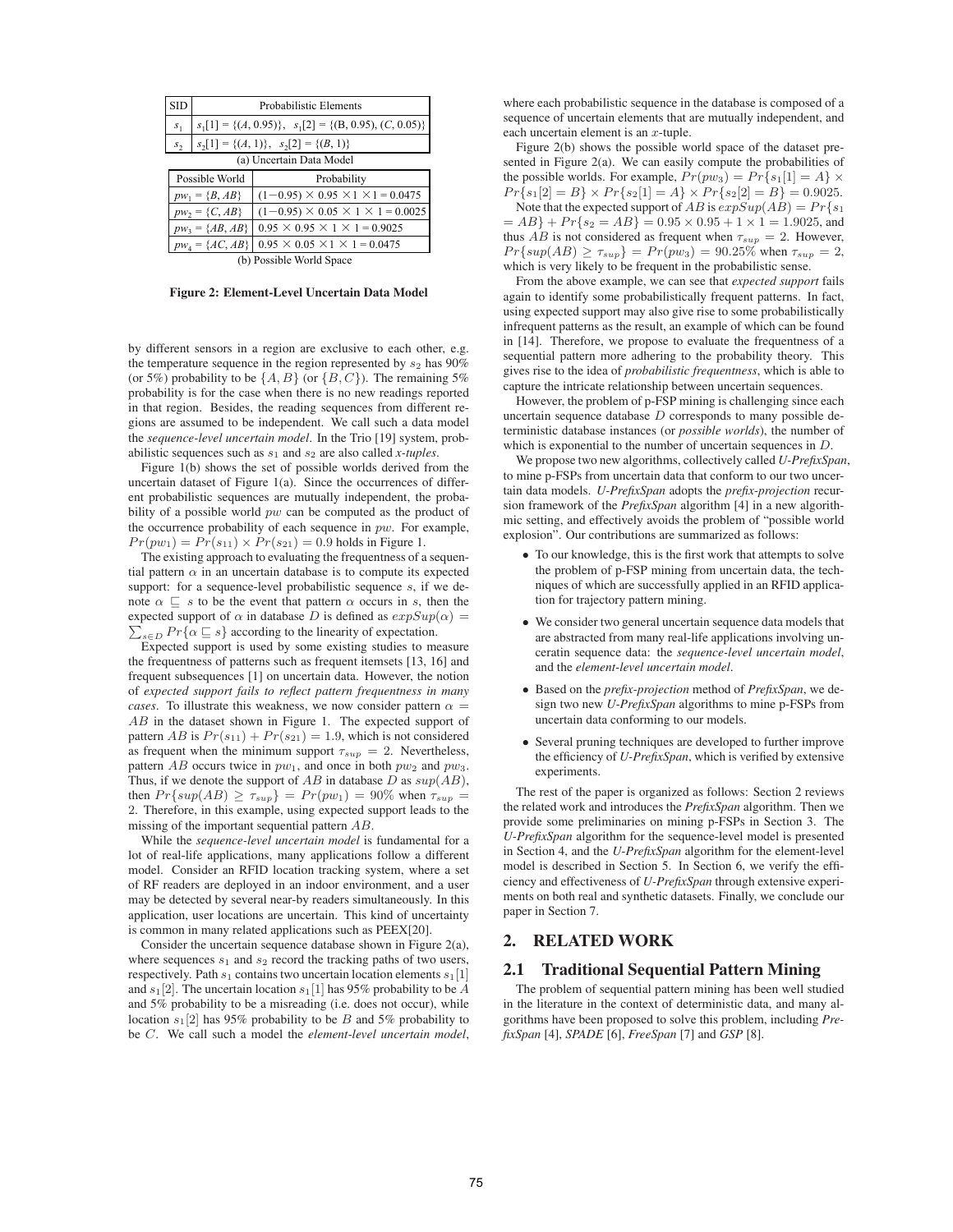

Figure 3: Illustration of PrefixSpan

*PrefixSpan* is demonstrated in [4] to be superior than the other sequence mining algorithms such GSP and FreeSpan, due to its *prefix-projection* technique. *PrefixSpan* has been used in a lot of applications such as trajectory mining [2], and is also the foundation of this work. We review the *prefix-projection* technique of *PrefixSpan* next.

**PrefixSpan.** For ease of presentation, we denote  $\alpha\beta$  to be the sequence resulted from concatenating sequence  $\alpha$  with sequence  $\beta$ . Also recall (from Section 1) that  $\alpha \sqsubseteq s$  corresponds to the event that sequence  $\alpha$  occurs as a subsequence of s. We now define some concepts that are necessary for understanding *PrefixSpan*.

DEFINITION 1. Given a sequential pattern  $\alpha$  and a sequence s, *the*  $\alpha$ -projected sequence  $s|_{\alpha}$  *is defined to be the suffix*  $\gamma$  *of s such that*  $s = \beta \gamma$  *with*  $\beta$  *being the minimal prefix of s satisfying*  $\alpha \subseteq s$ *.* 

To highlight the fact that  $\gamma$  is a suffix, we write it as  $\gamma$ . As an illustration of Definition 1, when  $\alpha = BC$  and  $s = ABCBC$ , we have  $\beta = ABC$  and  $s|_{\alpha} = \gamma = \_BC$ .

DEFINITION 2. *Given a sequential pattern* α *and a sequence database* D, the  $\alpha$ -projected database  $D|_{\alpha}$  is defined to be the set  $\{s|_{\alpha} \mid s \in D \land \alpha \sqsubseteq s\}.$ 

Note that if  $\alpha \not\sqsubseteq s$ , then the minimal prefix  $\beta$  of s satisfying  $\alpha \sqsubseteq \beta$  does not exist, and therefore s is not considered in  $D|_{\alpha}$ .

Consider the sequence database  $D$  shown in Figure 3(a). The projected databases  $D|_A$ ,  $D|_{AB}$  and  $D|_{ABC}$  are shown in Figure 3(b), (c) and (d), respectively.

*PrefixSpan* finds the frequent patterns (with support at least  $\tau_{sun}$ ) by recursively checking the frequentness of patterns with growing lengths. In each iteration, if the current pattern  $\alpha$  is checked to be frequent, it will recurse on all the possible patterns  $\alpha'$  constructed by appending α with one more element. *PrefixSpan* checks whether a pattern  $\alpha$  is frequent using the projected database  $D|_{\alpha}$ , *which can be constructed from the projected database of the previous iteration*. Figure 3 presents one recursion path when  $\tau_{sup} = 2$ , where, for example,  $s_1|_{ABC}$  in  $D|_{ABC}$  is obtained by removing the element C (above the third arrow) from  $s_1|_{AB}$  in  $D|_{AB}$ .

## 2.2 Pattern Mining on Uncertain Data

Frequent itemset mining and sequential pattern mining are two of the most important pattern mining problems studied in the context of uncertain data. For the problem of frequent itemset mining, earlier work usually uses expected support to measure pattern frequentness, such as [13, 16]. However, [14] and [15] find that the use of expected support may render important patterns missing. As a result, recent research focuses more on using probability measurements, such as [15, 12].

As for the problem of sequential pattern mining on uncertain data, [1] is the only existing work we are aware of. However, all the models proposed by [1] are merely variations of the sequencelevel model in essence, and the work evaluates the frequentness of a pattern based on its expected support. [18] studies the problem of mining long sequential patterns in a noisy environment. However, their *compatibility matrix* model of uncertainty is very different from, and not as general as, our uncertain sequence data models. It is worth mentioning that models similar to our probabilistic sequence models have been used to model probabilistic set [21] and probabilistic string [22] in researches on similarity join.

# 3. PRELIMINARIES



Figure 4: Probability Distribution of  $sup(AB)$ 

**Support as a random variable.** While pattern support  $sup(\alpha)$ is just a count for deterministic databases, in the context of uncertain databases  $sup(\alpha)$  becomes a random variable. We clarify this point next.

Given a sequence-level or an element-level uncertain sequence database D, let us denote its possible world space as  $PW = \{pw_1,$  $pw_2, \ldots, pw_{|\mathcal{PW}|}$ . We also denote  $\sup_i(\alpha)$  to be the support of pattern  $\alpha$  in possible world  $pw_i \in PW$ . Since  $pw_i$  is a deterministic database instance,  $sup_i(\alpha)$  is just a count (equal to  $|\{s \in pw_i | \alpha \sqsubseteq s\}|$ ). Note that each possible world  $pw_i$  is also associated with an occurrence probability  $Pr(p w_i)$ , and therefore, given pattern  $\alpha$ , each possible world  $pw_i$  corresponds to a pair  $(sup_i(\alpha),Pr(pw_i))$ . In the example dataset of Figure 1, given pattern  $AB$ , possible worlds  $pw_1$ ,  $pw_2$  and  $pw_3$  correspond to pairs  $(2, 0, 9)$ ,  $(1, 0.05)$  and  $(1, 0.05)$ , respectively. Therefore, we have

- $Pr{sup(AB) = 2} = Pr(pw_1) = 0.9;$
- $Pr{sup(AB) = 1} = Pr(pw_2) + Pr(pw_3) = 0.1;$
- $Pr\{sup(AB) = 0\} = 0$ .

Note that  $sup(AB)$  is random variable whose probability distribution is given by Figure 4. Generally, for any pattern  $\alpha$ , its support  $sup(\alpha)$  can be represented by (1) a *probability mass function* (pmf), denoted as  $f_\alpha(c)$  where c is a count, and (2) a cumulative (pmt), denoted as  $f_\alpha(c)$  where c is a count, and (2) a cumulative distribution function (cdf), denoted as  $F_\alpha(c) = \sum_{i=0}^c f_\alpha(i)$ . For a database with *n* probabilistic sequences (i.e.  $|D| = n$ ),  $sup(\alpha)$ can be at most *n*, and therefore the domain of *c* is  $\{0, 1, \ldots, n\}$ .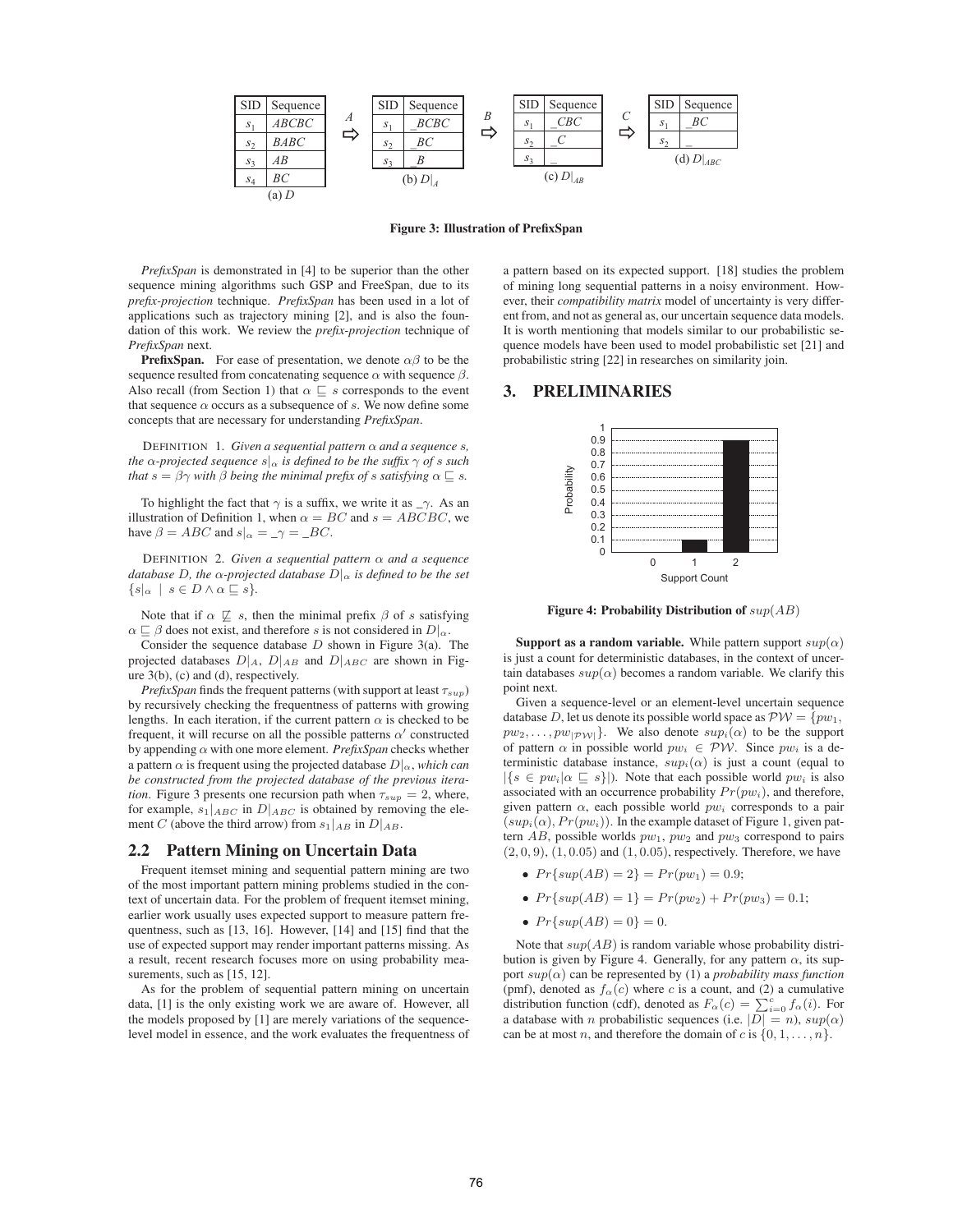Formally,  $f_\alpha(c)$  can be represented as the following formula:

$$
f_{\alpha}(c) = \sum_{pw_i \in \mathcal{PW}\ s.t. \ sup_i(\alpha) = c} Pr(pw_i)
$$

Probabilistic frequentness. Now we are ready to introduce the concept of *probabilistic frequentness* (or simply *p-frequentness*):

DEFINITION 3 (PROBABILISTIC FREQUENTNESS). *Given a probability threshold*  $\tau_{prob}$  *and a support threshold*  $\tau_{sup}$ *, pattern*  $\alpha$ *is probabilistically frequent (or p-frequent) iff*

$$
Pr\{sup(\alpha) \ge \tau_{sup}\} \ge \tau_{prob}.
$$
 (1)

The L.H.S. of Equation 1 can be represented as

$$
Pr{sup(\alpha) \ge \tau_{sup}} = \sum_{c=\tau_{sup}}^{n} f_{\alpha}(c) = 1 - F_{\alpha}(\tau_{sup} - 1). \tag{2}
$$

Pruning infrequent patterns. Next, we present our three pruning rules for pruning probabilistically infrequent patterns:

• (1) CntPrune. Let us define  $cnt(\alpha) = |\{s \in D \mid Pr\{\alpha \sqsubseteq \}$  $s \geq 0$ , then pattern  $\alpha$  is not *p-frequent* if  $cnt(\alpha) < \tau_{sup}$ .

PROOF. When  $cnt(\alpha) < \tau_{sup}$ ,  $Pr\{sup(\alpha) \geq \tau_{sup}\}$  $Pr\{sup(\alpha) > cnt(\alpha)\} = 0.$ 

• (2) MarkovPrune. Pattern  $\alpha$  is not *p-frequent* if  $expSup(\alpha)$  $< \tau_{sup} \times \tau_{prob}$ .

PROOF. According to Markov's inequality,  $expSup(\alpha)$  <  $\tau_{sup} \times \tau_{prob}$  implies  $Pr\{ sup(\alpha) \geq \tau_{sup} \} \leq expSup(\alpha) / \tau_{sup}$  $< \tau_{prob}. \quad \Box$ 

• (3) ExpPrune. Let  $\mu = expSup(\alpha)$  and  $\delta = \frac{\tau_{sup} - \mu - 1}{\mu}$ . When  $\delta > 0$ , pattern  $\alpha$  is not *p-frequent* if

$$
- \delta \ge 2e - 1, \text{ and } 2^{-\delta \mu} < \tau_{prob}, \text{ or}
$$

$$
- 0 < \delta < 2e - 1, \text{ and } e^{-\frac{\delta^2 \mu}{4}} < \tau_{prob}.
$$

PROOF. According to Chernoff Bound, we have

$$
Pr\{sup(\alpha) > (1+\delta)\mu\} < \begin{cases} 2^{-\delta\mu}, & \delta \ge 2e-1 \\ e^{-\frac{\delta^2\mu}{4}}, & 0 < \delta < 2e-1 \end{cases}
$$
  
and if we set  $\delta = \frac{\tau_{sup} - \mu - 1}{\mu}$ , i.e.  $(1+\delta)\mu = \tau_{sup} - 1$ , we

have 
$$
Pr\{sup(\alpha) > (1+\delta)\mu\} = Pr\{sup(\alpha) \ge \tau_{sup}\}.
$$
  $\square$ 

*CntPrune* and *ExpPrune* are also used in [12] to prune infrequent itemsets. Note that these pruning rules only require one pass of the database to determine whether a pattern can be pruned.

Frequentness validating. If pattern  $\alpha$  can not be pruned, we have to check whether Equation (1) holds. According to Equation (2), this is equivalent to computing the pmf  $f_\alpha(c)$ .

In fact, *evaluating*  $f_\alpha(c)$  *on*  $\alpha$ -projected (uncertain) database  $D|_{\alpha}$  *is equivalent to evaluating*  $f_{\alpha}(c)$  *on the original database*  $D$ , since  $\forall s \notin D |_{\alpha}$ ,  $Pr\{\alpha \sqsubseteq s\} = 0$ . Therefore, we always compute  $f_\alpha(c)$  on the smaller projected database  $D|_\alpha$ . We will discuss how to perform sequence projection in our sequence-level (and elementlevel) uncertain model in Section 4 (and Section 5).

We compute  $f_\alpha(c)$  on  $D|_\alpha$  by the divide-and-conquer strategy. Given a set  $S$  of probabilistic sequences, we divide it into two partitions  $S_1$  and  $S_2$ . Let us define  $f_\alpha^S(c)$  as the pmf of  $sup(\alpha)$  on sequence set S, then our ultimate goal is to compute  $f_{\alpha}^{D|\alpha}(c)$ .

Now, let us consider how to obtain  $f_\alpha^S(c)$  from  $f_\alpha^{S_1}(c)$  and  $f_\alpha^{S_2}(c)$ . Let us denote  $sup^S(\alpha)$  to be the support of  $\alpha$  on uncertain sequence set S. Note that  $sup^S(\alpha)$  is a random variable, and  $sup^{S_1}(\alpha)$  and  $sup^{S_2}(\alpha)$  are independent. Obviously,  $sup^S(\alpha) = sup^{S_1}(\alpha) +$  $sup^{S_2}(\alpha)$ , and  $f^S_\alpha(c)$  can be computed by the following formula:

$$
f_{\alpha}^{S}(c) = \sum_{i=0}^{c} f_{\alpha}^{S_{1}}(i) \times f_{\alpha}^{S_{2}}(c - i).
$$
 (3)

Note that according to Equation (3),  $f_\alpha^S$  is the convolution of  $f_\alpha^{S_1}$  and  $f_\alpha^{S_2}$ . Therefore,  $f_\alpha^S$  can be computed from  $f_\alpha^{S_1}$  and  $f_\alpha^{S_2}$ in O(n log n) time using the *Fast Fourier Transform* (FFT) algorithm [23], where  $n = |S|$ . When S is large, this approach is much better than naïvely evaluating Equation  $(3)$  for all  $c$ , which takes  $O(n^2)$  time.

It is not always necessary to compute  $f_{\alpha}^{D|\alpha}(c)$  to the end, in order to determine whether pattern  $\alpha$  is p-frequent. In fact, we can conclude that a pattern  $\alpha$  is *p-frequent* on  $D|_{\alpha}$ , as long as  $\alpha$  is found to be *p-frequent* on a subset of  $D|_{\alpha}$ , which is formalized by the following theorem.

THEOREM 1 (EARLY VALIDATING). *Suppose that pattern* α *is p-frequent on*  $S' \subseteq S$ *, then*  $\alpha$  *is also p-frequent on* S.

PROOF. Suppose that probabilistic sequence set  $S$  is divided it into two partitions  $S_1$  and  $S_2$ . It is sufficient to prove that, when  $\alpha$ is *p-frequent* on  $S_1$ , it is also *p-frequent* on  $S$ .

When  $\alpha$  is *p-frequent* on  $S_1$ , according to Equation (2), we have

$$
1 - F_{\alpha}^{S_1}(\tau_{sup} - 1) = Pr\{ \sup^{S_1}(\alpha) \ge \tau_{sup} \} \ge \tau_{prob}. \tag{4}
$$

According to Equation (4),  $F_{\alpha}^{S_1}(\tau_{sup} - 1) \leq 1 - \tau_{prob}$ . If we can prove  $F_{\alpha}^{S}(\tau_{sup} - 1) \le F_{\alpha}^{S_1}(\tau_{sup} - 1)$ , then we are done since this implies  $F_{\alpha}^{S}(\tau_{sup} - 1) \leq F_{\alpha}^{S_1}(\tau_{sup} - 1) \leq 1 - \tau_{prob}$ , or equivalently,  $Pr\{ sup^S(\alpha) \geq \tau_{sup} \} = 1 - F_{\alpha}^S(\tau_{sup} - 1) \geq \tau_{prob}$ . We now prove  $F_{\alpha}^{S}(\tau_{sup} - 1) \leq F_{\alpha}^{S_1}(\tau_{sup} - 1)$ . Let us denote  $\tau_{sup}^{\prime} = \tau_{sup} - 1$ . Then, we obtain

$$
F_{\alpha}^{S}(\tau'_{sup}) = \sum_{i+j=0}^{\tau'_{sup}} f_{\alpha}^{S_1}(i) \times f_{\alpha}^{S_2}(j)
$$
  
\n
$$
= \sum_{i=0}^{\tau'_{sup}} \sum_{j=0}^{r'_{sup}-i} f_{\alpha}^{S_1}(i) \times f_{\alpha}^{S_2}(j)
$$
  
\n
$$
= \sum_{i=0}^{\tau'_{sup}} f_{\alpha}^{S_1}(i) \times \sum_{j=0}^{\tau'_{sup}-i} f_{\alpha}^{S_2}(j)
$$
  
\n
$$
= \sum_{i=0}^{\tau'_{sup}} f_{\alpha}^{S_1}(i) \times F_{\alpha}^{S_2}(\tau'_{sup}-i)
$$
  
\n
$$
\leq \sum_{i=0}^{\tau'_{sup}} f_{\alpha}^{S_1}(i) = F_{\alpha}^{S_1}(\tau'_{sup}).
$$

 $\Box$ 

Algorithm 1 shows our divide-and-conquer algorithm (*PMFCheck*) to determine the *p-frequentness* of pattern  $\alpha$  on an uncertain sequence set  $S = \{s_1, s_2, \ldots, s_n\}$ . The input to *PMFCheck* is a vector  $vec_{\alpha}$  where each element  $vec_{\alpha}[i] = Pr\{\alpha \subseteq s_i\}$ . Note that the terminology "vector" here actually refers to a set (of probability values) where element order is not important.

Since the order of sequences in  $S$  has no influence on the pmf  $f^S_\alpha(c)$ , and sequence  $s_i$  does not contribute to  $f^S_\alpha(c)$  if  $Pr\{\alpha \subseteq$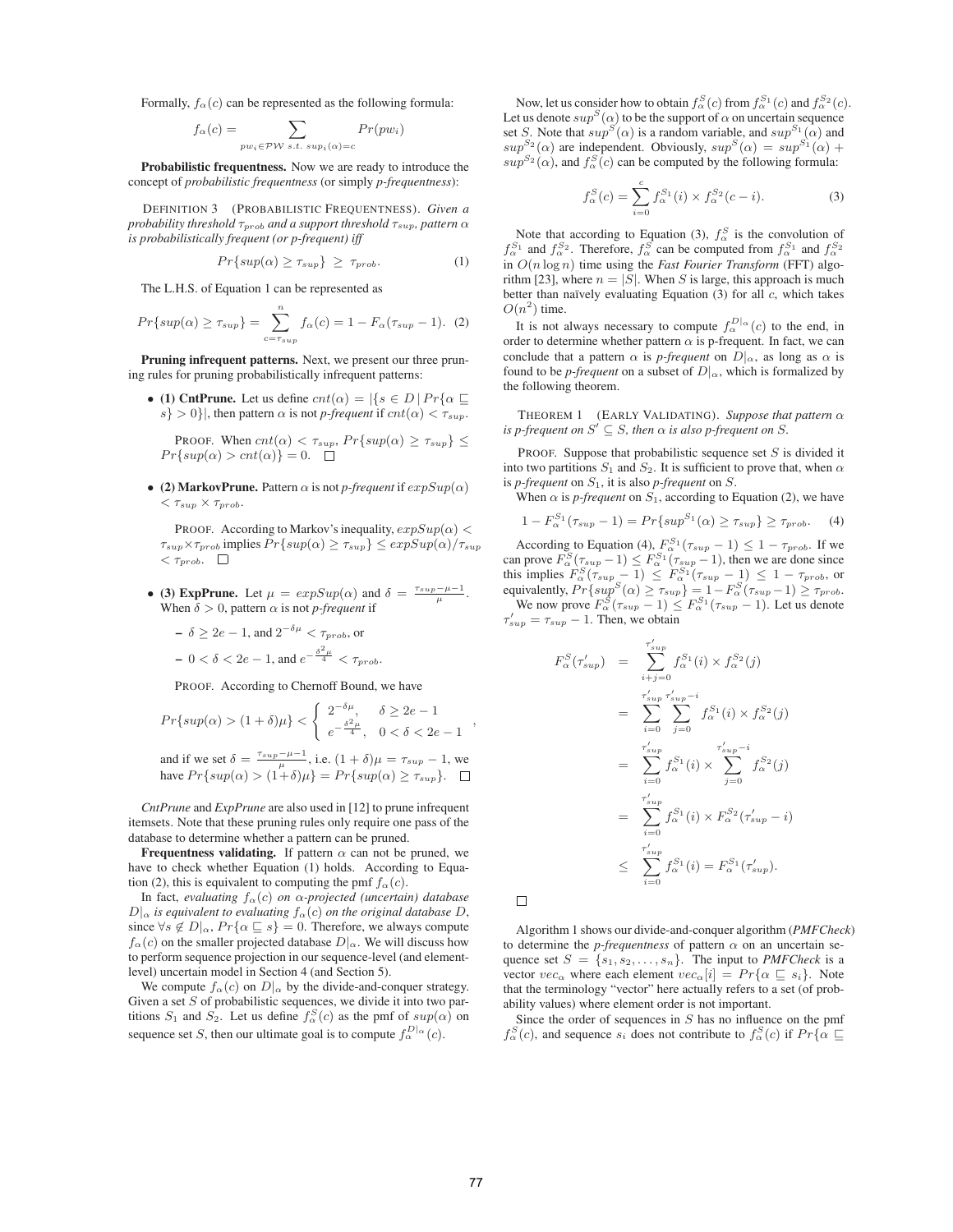| Seq-Instances        | Prob. |                                                                              | Seq-Instances                                | Prob. |  | Seq-Instances                                          | Prob. |  |
|----------------------|-------|------------------------------------------------------------------------------|----------------------------------------------|-------|--|--------------------------------------------------------|-------|--|
| $s_{i1} = ABCBC$     | 0.3   |                                                                              | $S_{i1} = \_B C B C$                         | 0.3   |  |                                                        | 0.3   |  |
| $s_{i2} = BABC$      | 0.2   |                                                                              | $\begin{bmatrix} S_{i2} = B C \end{bmatrix}$ | 0.2   |  | $s_{i1} = \underline{C}BC$<br>$s_{i2} = \underline{C}$ | 0.2   |  |
| $s_{i3} = AB$        | 0.4   |                                                                              | $S_{i3} = B$                                 | 0.4   |  | $S_{i3} =$                                             | 0.4   |  |
| $S_{i4} = BC$<br>0.1 |       |                                                                              | (b) $s_i _A$                                 |       |  | $(c)$ $s_i _{AB}$                                      |       |  |
| $(a) s_i$            |       | $Pr\{A \sqsubseteq s_i\} = Pr\{AB \sqsubseteq s_i\} = 0.3 + 0.2 + 0.4 = 0.9$ |                                              |       |  |                                                        |       |  |

Figure 5: Sequence Projection in Sequence-Level Model

 $Algorithm 1 PMFCheck(vec<sub>\alpha</sub>)$ **Input:** probability vector:  $vec_{\alpha}$ **Output:** mark of frequentness: tag; pmf:  $f_{\alpha}$ 

1: if  $|vec_{\alpha}|=1$  then<br>2:  $f_{\alpha}(0) \leftarrow 1$  $f_{\alpha}(0) \leftarrow 1 - vec_{\alpha}[1], f_{\alpha}(1) \leftarrow vec_{\alpha}[1]$ 3: **return**  $(1 - F_{\alpha}(\tau_{sup}) \ge \tau_{prob}, f_{\alpha})$ 4: Partition  $vec_{\alpha}$  into  $vec_{\alpha}$  and  $vec_{\alpha}$ , where  $|vec_{\alpha}| = \lfloor \frac{n}{2} \rfloor$  and  $|vec_{\alpha}^2| = \lceil \frac{n}{2} \rceil$ 5:  $(tag_1, f_\alpha^1) \leftarrow PMFCheck(vec_\alpha^1)$ 6: if  $tag_1 = TRUE$  then 7: return (*TRUE*, ∅) 8:  $(tag_2, f_\alpha^2) \leftarrow PMFCheck(vec_\alpha^2)$ 9: if  $tag_2 = TRUE$  then 10: **return** (*TRUE*,  $\emptyset$ )

11:  $f_{\alpha} \leftarrow convolution(f_{\alpha}^1, f_{\alpha}^2)$ 12: **return**  $(1 - F_{\alpha}(\tau_{sup}) \geq \tau_{prob}, f_{\alpha})$ 

 $s_i$ } = 0, we always exclude the elements with value 0 from  $vec_{\alpha}$ before each invocation of *PMFCheck*.

*PMFCheck* partitions  $vec_{\alpha}$  into two halves:  $vec_{\alpha}$  (and  $vec_{\alpha}^2$ ) for the first (and the second) half  $S_1$  (and  $S_2$ ) of S (Line 4). If  $\alpha$ is found to be *p-frequent* on either half (Lines 6 and 9), *PMFCheck* returns *TRUE* directly (which is propagated upwards through the recursions in Lines 5 and 8). Otherwise, *PMFCheck* uses the pmfs obtained from recursion on  $S_1$  and  $S_2$  (i.e.  $f^1_\alpha$  and  $f^2_\alpha$ ), to compute the pmf of pattern  $\alpha$  on S in Line 11. After obtaining  $f_{\alpha}$ , we can check whether  $\alpha$  is *p-frequent* on S by Equations (1) and (2) (Line 12).

The degenerated case of  $S = \{s_1\}$  is handled in Lines 1-3, where  $f_{\alpha}(0) = Pr\{ sup(\alpha) = 0 \} = Pr\{\alpha \not\subseteq s_1 \}$  and  $f_{\alpha}(1) =$  $Pr(sup(\alpha) = 1) = Pr(\alpha \sqsubseteq s_1).$ 

*Complexity Analysis*: Let us denote  $T(n)$  as the running time of *PMFCheck* on input  $vec_{\alpha}$  with  $|vec_{\alpha}| = n$ , then the time costs in Lines 5 and 8 are both  $T(n/2)$ . Since Line 11 can be done in  $O(n \log n)$  time, we have  $T(n)=2T(n/2) + O(n \log n)$ , which yields  $T(n) = O(n \log^2 n)$ .

Pattern anti-monotonicity. Finally, we present the *pattern antimonotonicity* property that allows us to use the *PrefixSpan*-style pattern-growth method for mining p-FSPs:

PROPERTY 1 (PATTERN ANTI-MONOTONICITY). *If a sequen*tial pattern  $\alpha$  is not p-frequent, then any pattern  $\beta$  satisfying  $\alpha \sqsubseteq \beta$ *is not p-frequent.*

The proof follows from the fact that in any possible world  $pw$ where  $\beta$  is frequent,  $\alpha$  must also be frequent since for each sequence  $s \in pw$ ,  $\beta \sqsubseteq s$  implies  $\alpha \sqsubseteq s$ .

According to Property 1, we can stop growing a pattern  $\alpha$  for examination, once we find that  $\alpha$  is probabilistically infrequent.

## 4. SEQUENCE-LEVEL U-PREFIXSPAN

In this section, we address the problem of p-FSP mining on data that conform to the sequence-level uncertain model. We propose a pattern-growth algorithm, called *SeqU-PrefixSpan*, to tackle this problem. Compared with *PrefixSpan*, the *SeqU-PrefixSpan* algorithm needs to address the following issues arising from the sequence-level uncertain model.

Sequence Projection. Given a sequence-level probabilistic sequence  $s_i$  and a pattern  $\alpha$ , we now discuss how to obtain the  $\alpha$ projected probabilistic sequence  $s_i|_{\alpha}$ .

Figure 5(a) shows a sequence-level probabilistic sequence  $s_i$  with four sequence instances, and Figures 5(b) and (c) present the projected sequences  $s_i|_A$  and  $s_i|_{AB}$ , respectively. In general,  $s_i|_{\alpha}$  is obtained by projecting each deterministic sequence instance  $s_{ij}$  of sequence  $s_i$  (denoted  $s_{ij} \in s_i$ ) to  $s_{ij}|_{\alpha}$ , excluding those instances that cannot be projected (due to  $\alpha \not\sqsubseteq s_{ij}$ ), like  $s_{i4}$  in Figure 5.

In order to achieve high space utility, we do not store  $s_{ij}|_{\alpha}$  as a suffix sequence of  $s_{ij}$ . In fact, it is sufficient to represent  $s_{ij}|_{\alpha}$ with (1) a pointer to  $s_{ij}$  and (2) the starting position of suffix  $s_{ij}|_{\alpha}$ in  $s_{ij}$ . In our algorithm, each projected sequence instance  $s_{ij}|_{\alpha}$ is represented as a pair  $\langle pos, s_{ij} \rangle$ , where pos denotes the position before the starting position of suffix  $s_{ij} | \alpha$  in  $s_{ij}$ . Besides, each projected probabilistic sequence  $s_i|_{\alpha}$  is represented as a list of pairs, where each pair correponds to an instance  $s_{ij}$  and has format  $(s_{ij} |_{\alpha}, Pr(s_{ij}))$ . To illustrate our represention format, in Figure 5(c), we have  $s_i|_{AB} = \{(s_{i1}|_{AB}, 0.3), (s_{i2}|_{AB}, 0.2), (s_{i3}|_{AB},$ 0.4)} where, for example,  $s_{i1}|_{AB} = <2, s_{i1}>$ .

Conceptually, the  $\alpha$ -projected database  $D|_{\alpha}$  is constructed by projecting each probabilistic sequence  $s_i \in D$  into  $s_i |_{\alpha}$ .

Pattern Frequentness Checking. Recall that given a projected database  $D|_{\alpha}$ , we check the *p-frequentness* of pattern  $\alpha$  by (1) computing  $vec_{\alpha}[i] = Pr\{\alpha \sqsubseteq s_i\}$  for each projected probabilistic sequence  $s_i|_{\alpha} \in D|_{\alpha}$ , and then (2) determining the result by invoking *PMFCheck*( $vec_{\alpha}$ ) (Algorithm 1).

Thus, the key to pattern frequentness checking is the computation of  $Pr{\alpha \subseteq s_i}$ . According to the *law of total probability*, we can compute  $Pr{\alpha \subseteq s_i}$  using the following formula:

$$
Pr{\alpha \subseteq s_i}
$$
  
= 
$$
\sum_{s_{ij} \in s_i} Pr{\alpha \subseteq s_{ij} | s_i \text{ occurs as } s_{ij} \} \times Pr(s_{ij})
$$
  
= 
$$
\sum_{s_{ij} \mid \alpha \in s_i \mid \alpha} Pr(s_{ij}).
$$
 (5)

In a nutshell,  $Pr{\alpha \subseteq s_i}$  is equal to the sum of the occurrence probabilities of all sequence instances whose  $\alpha$ -projected instances belong to  $s_i|_{\alpha}$ . For example, in Figure 5(c),  $Pr\{AB \subseteq s_i\}$  =  $Pr(s_{i1}) + Pr(s_{i2}) + Pr(s_{i3}) = 0.9.$ 

Candidate Elements for Pattern Growth. Given a p-FSP  $\alpha$ , we need to examine whether the patterns  $\beta$  grown from  $\alpha$  are  $p$ *frequent*. Note that  $\alpha \sqsubseteq \beta$ . In fact,  $\alpha$  is a prefix of  $\beta$ .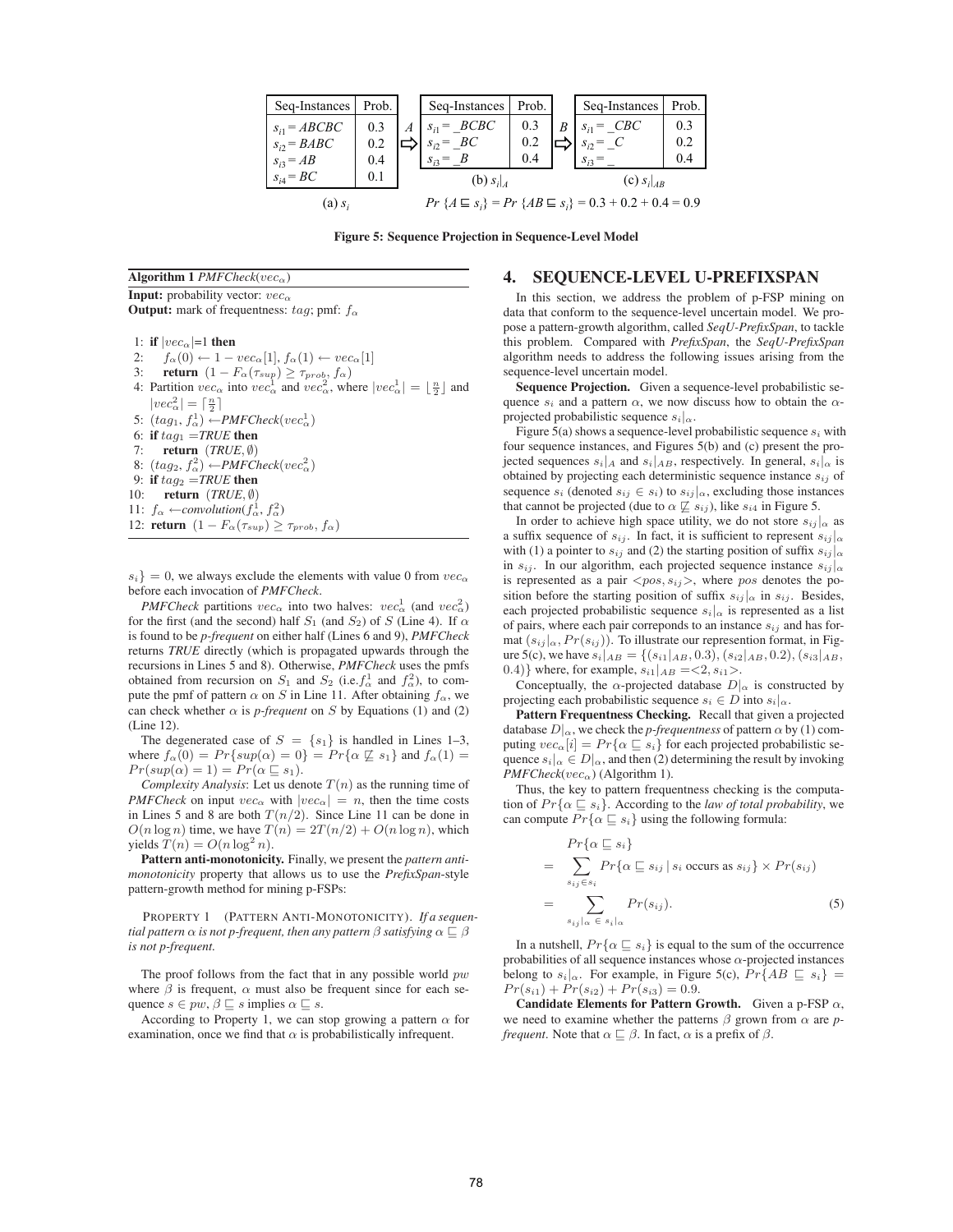Algorithm 2  $Prune(T|_{\alpha}, D|_{\alpha e})$ 

**Input:** element table  $T|_{\alpha}$ , projected probabilistic database  $D|_{\alpha}$ e **Output:** element table  $T|_{\alpha e}$ 

1:  $T|_{\alpha e} \leftarrow \emptyset$ 2: for each element  $\ell \in T|_{\alpha}$  do<br>3: Check *CntPrune* with patte Check *CntPrune* with pattern  $\ell$  on  $D|_{\alpha}$ e 4: if  $\ell$  is not pruned then 5: Check *MarkovPrune* with pattern  $\ell$  on  $D|_{\alpha\epsilon}$ 6: if  $\ell$  is not pruned then 7: Check *ExpPrune* with pattern  $\ell$  on  $D|_{\alpha e}$ 8: if  $\ell$  is not pruned then 9:  $T|_{\alpha e} \leftarrow T|_{\alpha e} \cup \{\ell\}$ 

Recall that in *PrefixSpan*, in each recursion iteration, if the current pattern  $\alpha$  is frequent, we grow  $\alpha$  by one element e to obtain new patterns  $\alpha e$ , and recurcively check the frequentness of  $\alpha e$ . To keep the number of new patterns small in each growth step, we maintain an element table  $T|_{\alpha}$  that stores only those elements e still having chance to make pattern αe *p-frequent*.

We present an important property for element tables:

## **PROPERTY** 2. *For a pattern*  $\beta$  *grown from*  $\alpha$ *,*  $T|_{\beta} \subseteq T|_{\alpha}$ *.*

PROOF. Let us denote  $\beta = \alpha \gamma$ . For any element  $e \notin T|_{\alpha}$ ,  $\alpha e$ is not *p-frequent*, and since  $\alpha e \sqsubseteq \alpha \gamma e = \beta e$ ,  $\beta e$  is not *p-frequent* according to pattern anti-monotonicity, which implies that  $e \notin T|_{\beta}$ either.  $\square$ 

As a special case of Property 2, we have  $T|_{\alpha e} \subseteq T|_{\alpha}$ . Property 2 is important since it guarantees that an element pruned from  $T|_{\alpha}$ does not need to be considered when later we check a pattern grown from  $\alpha$ .

We construct  $T|_{\alpha e}$  from  $T|_{\alpha}$  during pattern growth using Algorithm 2, which is quite self-explanatory. Note that checking our three pruning rules with element  $\ell$  on  $D|_{\alpha e}$  is equivalent to checking them with pattern  $\alpha e \ell$  on D, since for any probabilistic sequence  $s_i$  whose  $\alpha e$ -projected sequence does not exist (in  $D|_{\alpha e}$ ),  $Pr\{\alpha e \in s_i\} = 0.$ 

*SeqU-PrefixSpan* Algorithm. We present our *SeqU-PrefixSpan* algorithm in Algorithm 3. Given a sequence-level probabilistic database  $D = \{s_1, \ldots, s_n\}$ , we grow patterns starting from  $\alpha =$ θ. Recall our projected sequence/instance format, we have  $D|$ <sub>θ</sub> =  ${s_1|_{\emptyset, s_2|_{\emptyset, \ldots, s_n|\emptyset}}$ , where for each sequence  $s_i|_{\emptyset}$ , its instance  $s_{ij} |_{\emptyset} = \langle 0, Pr(s_{ij}) \rangle$  (the "pos" field is the one before the first position of  $s_{ij}$ , which is 0). Let us denote  $T_0$  to be the table of all possible elements in  $D$ , then the mining algorithm begins by invoking the following functions:

- $T|_{\emptyset} \leftarrow Prune(T_0, D|_{\emptyset});$
- For each element  $e \in T|_{\emptyset}$ , call  $SeqU\text{-}PrefixSpan(e, D|_{\emptyset}, T|_{\emptyset})$ .

*SeqU-PrefixSpan* recursively performs pattern-growth from the previous pattern  $\alpha$  to the current  $\beta = \alpha e$ , by appending an element  $e \in T|_{\alpha}$ . In Lines 2–12, we construct the current projected probabilistic database  $D|_\beta$  using the previous projected probabilistic database  $D|_{\alpha}$ . Specifically, for each projected probabilistic sequence  $s_i|_{\alpha} \in D|_{\alpha}$ , we compute  $Pr{\beta \subseteq s_i}$  as  $pr(s_i|_{\alpha e})$  in Lines 3–9, and if  $Pr{\{\beta \sqsubseteq s_i\}} > 0$ , we add  $s_i|_{\beta}$  (constructed from  $s_i|_{\alpha}$ ) into  $D|_{\beta}$  and append this probability to  $vec_{\beta}$  (Lines 10–12), which is used to determine whether  $\beta$  is *p-frequent* by invoking  $PMFCheck(vec<sub>β</sub>)$  in Line 13.

Algorithm 3 *SeqU-PrefixSpan*( $\alpha e$ ,  $D|_{\alpha}$ ,  $T|_{\alpha}$ )

**Input:** current pattern  $\alpha e$ , projected probabilistic database  $D|_{\alpha}$ , element table  $T|_{\alpha}$ 

```
1: vec_{\alpha e} \leftarrow \emptyset2: for each projected sequence s_i|_{\alpha} \in D|_{\alpha} do
 3: pr(s_i|_{\alpha e}) \leftarrow 04: for each instance s_{ij}|_{\alpha} = \langle pos, Pr(s_{ij}) \rangle \in s_i|_{\alpha} do
 5: Find its corresponding sequence s_{ij} \in D6: if e \in s_{ij} [pos + 1, \ldots, len(s_{ij})] then
 7: pr(s_i|_{\alpha e}) \leftarrow pr(s_i|_{\alpha e}) + Pr(s_{ij})<br>8: c' \leftarrow min \geq \text{max} \cup \{ s_{ij}[c] = e \}8: c' \leftarrow \min_{c \ge pos+1} \{ s_{ij} [c] = e \}<br>9. Append (c', m'(s)) to s_i|_{\infty}9: Append (c', pr(s_{ij})) to s_i|_{\alpha e}10: if pr(s_i|_{\alpha e}) > 0 then
11: Append s_i|_{\alpha e} to D|_{\alpha e}12: Append pr(s_i|_{\alpha e}) to vec_{\alpha e}13: (tag, f_{\alpha e}) \leftarrow PMFCheck(vec_{\alpha e})14: if tag =TRUE then
15: output \alpha e16: T|_{\alpha e} \leftarrow Prune(T|_{\alpha}, D|_{\alpha e})17: for each element \ell \in T|_{\alpha e} do
18: SeqU-PrefixSpan(\alphael, D|_{\alpha e}, T|_{\alpha e})
19: Free D|_{\alpha e} and T|_{\alpha e} from memory
```
To compute  $Pr{\{\beta \sqsubseteq s_i\}}$  using Equation (5), we first initialize  $pr(s_i|_{\alpha e})$  to 0 (Line 3), and whenever we find that  $s_{ij} \in s_i|_{\alpha e}$ which is checked by examining whether e is in the suffix  $s_{ij}|_{\alpha}$  in Line 6, we add  $Pr(s_{ij})$  to  $pr(s_i|\alpha e)$ , and construct the new projected instance of  $s_{ij}$ , i.e.  $s_{ij} |_{\beta}$ , for the new projected probabilistic sequence  $s_i|_\beta$  in Lines 8–9.

If  $\beta$  is found to be *p-frequent* (Lines 13 and 14), we first output  $\beta$ in Line 15 and use Algorithm 2 to prune the candidate elements in the previous element table  $T|_{\alpha}$ , so as to obtain the current truncated element table  $T|_{\beta}$ . Then, we check the patterns grown from  $\beta$  by running the recursion on  $D|_\beta$  and  $T|_\beta$  in Lines 17–18.

#### 5. ELEMENT-LEVEL U-PREFIXSPAN

In this section, we present the *ElemU-PrefixSpan* algorithm that mines p-FSPs from data of the element-level uncertain model. Compared with *SeqU-PrefixSpan* discussed in the previous section, we need to consider more issues arising from sequence projection.

Consider the element-level probabilistic sequence  $s_i$  shown in Figure 6(a) that have four probabilistic elements. Figure 6(b) shows the possible world space of  $s_i$ , where each possible world corresponds to a sequence that  $s_i$  may occur to be.

An interesting observation is that the possible world space of  $s_i$  is exactly the sequence-level representation of  $s_i$ . Therefore, one naïve method to implement *ElemU-PrefixSpan* is to expand each element-level probabilistic sequence in database D into its sequence-level representation, and then solve the problem by *SeqU-PrefixSpan*. However, this approach is intractable due to the following fact:

*"Each element-level probabilistic sequence of length has many sequence instances, the number of which is exponential to ."*

Instead of using the full-expansion approach mentioned above, we adopt a more efficient approach that expands the probabilistic sequence only when necessary. For example, when we consider pattern  $BA$  on the probabilistic sequence  $s_i$  in Figure 6, the expansions related to C are totally unnecessary, since whether C occurs in  $s_i$  or not has no influence on  $Pr{BA \sqsubseteq s_i}$ .

The differences between *ElemU-PrefixSpan* and *SeqU-PrefixSpan*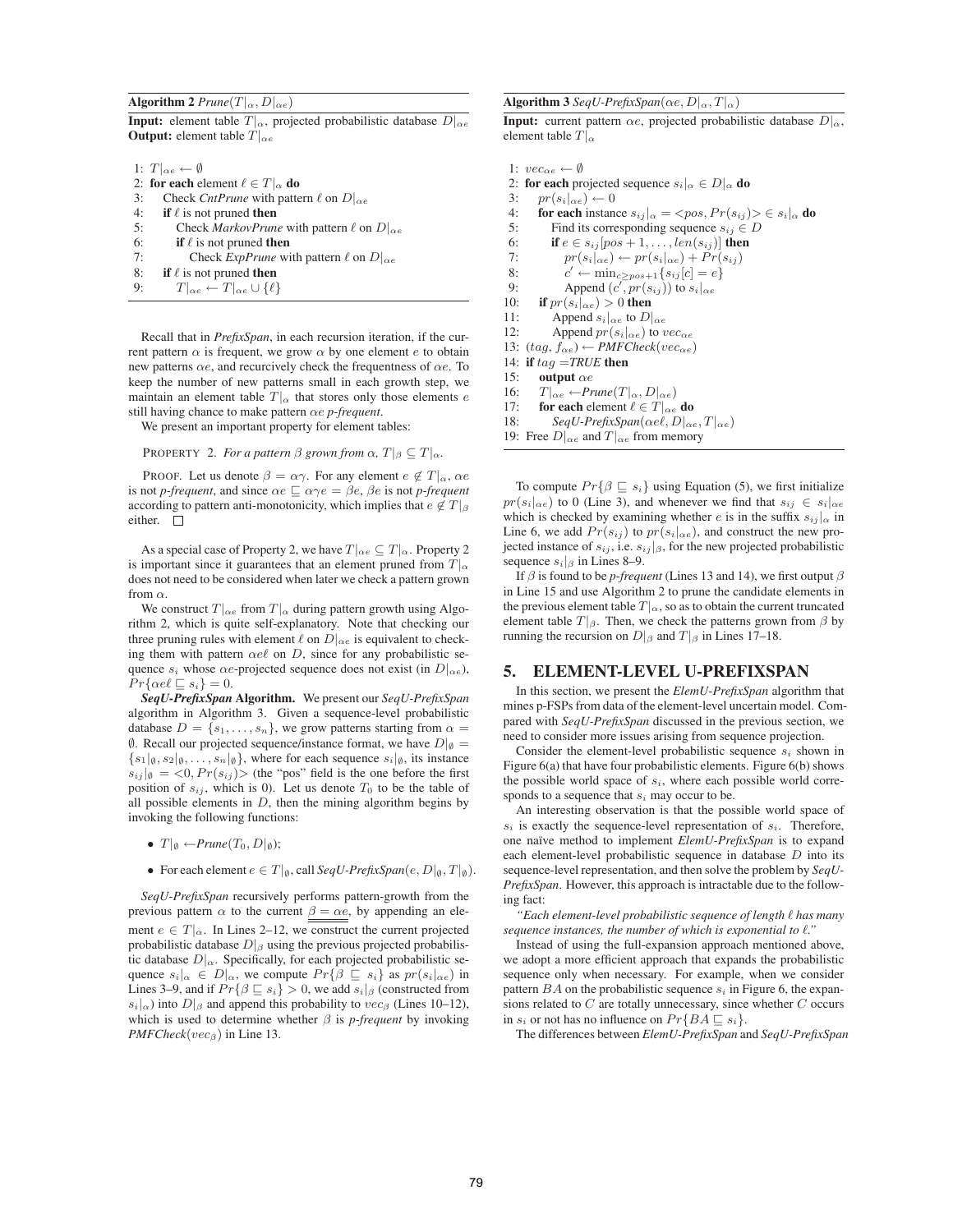

(c) Projection

#### Figure 6: Illustration of *ElemU-PrefixSpan*

mainly lie in two aspects: (1) sequence projection from  $s_i$  to  $s_i|_{\alpha}$ , and (2) the computation of  $Pr{\alpha \subseteq s_i}$ . We discuss them next.

Sequence Projection. Given an element-level probabilistic sequence  $s_i$  and a pattern  $\alpha$ , we now discuss how to obtain the projected probabilistic sequence  $s_i|_{\alpha}$ .

DEFINITION 4. *Event* 
$$
e_{pos}(s_i, \alpha) = {\alpha \sqsubseteq s_i[1, ..., pos] \land \alpha \sqsubseteq s_i[1, ..., pos - 1]}.
$$

In Definition 4,  $s_i[1, \ldots, pos]$  is the *minimal* prefix of  $s_i$  that contains pattern  $\alpha$ . Event  $e_{pos}(s_i, \alpha)$  can be recursively constructed in the following manner:

(1) **Base Case.** When pattern  $\alpha = \emptyset$ , we have  $Pr(e_0(s_i, \alpha))$  = 1 and  $Pr(e_{pos}(s_i, \alpha)) = 0$  for any  $pos > 0$ . This is because  $\alpha \sqsubseteq$  $\emptyset$ , or equivalently, the *minimal* prefix  $s_i[1, \ldots, pos]$  in Definition 4 should be  $\emptyset$ , which implies  $pos = |s_i[1, \ldots, pos]| = |\emptyset| = 0$ .

(2) **Recursive Rule.** When  $\beta = \alpha e$ ,

$$
e_{pos}(s_i, \beta) = \bigcup_{k < pos} \{ e_k(s_i, \alpha) \land s_i[pos] = e
$$
  
 
$$
\land s_i[j] \neq e, \forall k < j < pos \}.
$$
 (6)

This is because  $s_i[1, \ldots, pos]$  is the minimal prefix containing  $\beta =$  $\alpha e$ , iff (1)  $s_i$ [1,..., k] is the minimal prefix containing  $\alpha$  for some  $k < pos$ , (2)  $s_i[pos] = e$ , and (3)  $s_i[j] \neq e$  for all positions j between k and pos.

The events  $e_k(s_i, \alpha)$  on the R.H.S. of Equation (6) with different k are disjoint to each other due to the *minimality requirement* of Definition 4. Note that the events in the *UNION* operator of Equation (6) are subsets of the events  $e_k(s_i, \alpha)$  (due to the *AND* operator), and thus they are also disjoint.

As a result, we can use the principle of additivity to compute

$$
Pr(e_{pos}(s_i, X))
$$
 according to Equation (6):

$$
Pr(e_{pos}(s_i, \alpha e))
$$
  
= 
$$
\sum_{k < pos} [Pr(e_k(s_i, \alpha)) \times Pr\{s_i[pos] = e\}
$$
  

$$
\times \prod_{k < j < pos} (1 - Pr\{s_i[j] = e\})].
$$
 (7)

Equation (7) is a recursive formula where the computation of  $Pr(e_{pos}(s_i, \alpha e))$  requires the values of  $Pr(e_k(s_i, \alpha))$  for all  $k <$ pos.

Recall that in the prefix-projection method of *PrefixSpan*, the projected sequence  $s|_{\alpha}$  of a deterministic sequence s is obtained by removing from s its minimal prefix containing  $\alpha$ . Therefore, the projected sequence  $s_i|_{\alpha}$  of an element-level probabilistic sequence s<sub>i</sub> can be represented by a set of disjoint events  $e_k(s_i, \alpha)$ ,  $0 < k \leq$  $len(s_i)$ , where  $len(s_i)$  is the number of probabilistic elements in si. The first (top) table in Figure 6(c) gives the *event representation* of  $s_i|_{\emptyset}$  for the probabilistic sequence  $s_i$  shown in Figure 6(a).

Next, let us consider the case when  $\alpha$  grows from  $\emptyset$  to B. For ease of presentation, we use  $s_i|_{e_{pos}(s_i,\alpha)}$  to denote the suffix of  $s_i$ given event  $e_{pos}(s_i, \alpha)$ . Since  $s_i|_{e_0(s_i, \emptyset)} = s_i[1]s_i[2]s_i[3]s_i[4]$ , and B can occur in any of  $s_i[1]$ ,  $s_i[2]$  and  $s_i[4]$ , we can derive from  $e_0(s_i, \emptyset)$  altogether three disjoint events that correspond to B occurring in  $s_i|_{e_0(s_i, \emptyset)}$ , as shown in the second (middle) table in Figure 6(c):

- $e_1(s_i, B) = \{s_i[1] = B\}$ . In this case,  $Pr(e_1(s_i, B)) =$  $Pr(e_0(s_i, \emptyset)) \times Pr\{s_i[1] = B\} = 0.3.$
- $e_2(s_i, B) = \{s_i[1] \neq B \land s_i[2] = B\}$ . In this case,  $Pr(e_2(s_i, B)) = Pr(e_0(s_i, \emptyset)) \times (1 - Pr(s_i[1] = B)) \times$  $Pr{s_i[2] = B} = 0.14.$
- $e_4(s_i, B) = \{s_i[1] \neq B \land s_i[2] \neq B \land s_i[4] = B\}$ . In this case,  $Pr(e_4(s_i, B)) = Pr(e_0(s_i, \emptyset)) \times (1 - Pr[s_i[1])$  $B\}) \times (1 - Pr\{s_i[2] = B\}) \times Pr\{s_i[4] = B\} = 0.0056.$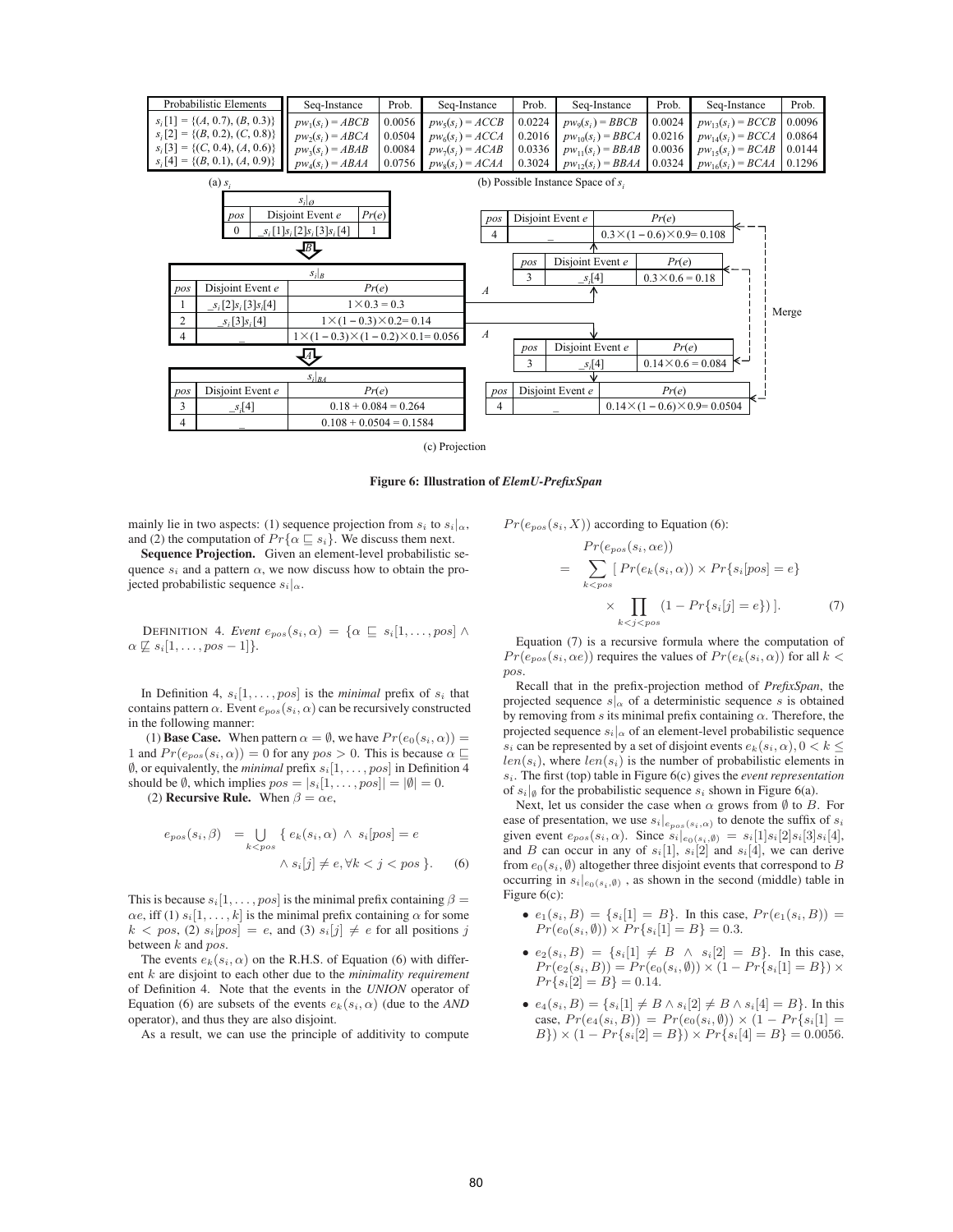#### Algorithm 4  $Project(D|_{\alpha}, e)$

**Input:** projected probabilistic database  $D|_{\alpha}$ , element e **Output:**  $D|_{\alpha e}$ 

```
1: for each projected sequence s|_{\alpha} \in D|_{\alpha} do
 2: Find its corresponding sequence s \in D<br>3: for each event r = (pos_r, pr_r) \in s|_{\alpha} d
 3: for each event r = (pos_r, pr_r) \in s|_{\alpha} do<br>4: pivot_r \leftarrow pos_r + 14: pivot_r \leftarrow pos_r + 1<br>5: account_r \leftarrow 1accum_r \leftarrow 16: s|_{\alpha e} \leftarrow \emptyset7: while \exists r, pivot_r < len(s) do 8: r' \leftarrow \text{arg min} \cdot pivot_rr' \leftarrow \arg\min_r pivot_r9: if Pr{s[pivot_{r'}] = e} > 0 then
10: \{\exists \text{ probabilistic element } (e, p_e) \in s[pivot_{r'}]\}11: \Delta \leftarrow pr_{r'} \times accum_{r'} \times p_e12: accum_{r'} \leftarrow accum_{r'} \times (1 - p_e)13: (pos_{last}, pr_{last}) \leftarrowthe last element in s|_{\alpha e}<br>14: if pos_{last} = pivot_{r'} then
14: if pos_{last} = pivot_{r'} then
15: pr_{last} \leftarrow pr_{last} + \Delta16: else
17: Append (pivot_{r'}, \Delta) to s|_{\alpha e}18: pivot_{r'} \leftarrow pivot_{r'} + 119: Append s|_{\alpha e} to D|_{\alpha e}20: return D|_{\alpha}e
```
For the case when  $\alpha$  grows from B to BA, let us focus on the event  $e_2(s_i, B)$  of  $s_i|_B$ . Since  $s_i|_{e_2(s_i, B)} = s_i[3]s_i[4]$ , and A can occur in any of  $s_i[3]$  and  $s_i[4]$ , we can derive two sub-events from  $e_2(s_i, B)$  as shown in Figure 6(c). For example, the probability of the sub-event in the bottom on the right of Figure 6(c) is computed as  $Pr(e_2(s_i, B)) \times (1 - Pr\{s_i[3] = A\}) \times Pr\{s_i[4] = A\}$ 0.0504.

Note that we cannot obtain any sequence containing pattern BA from  $e_4(s_i, B)$ . After all the sub-events are obtained, we merge those with the same pos value into  $e_{pos}(s_i,BA)$ , where  $Pr(e_{pos}(s_i,$  $B(A)$ ) is computed as the summation of the probabilities of the subevents (see the third/bottom table in Figure 6(c)), which is based on Equation (7).

Algorithm 4 shows our algorithm that constructs  $D|_{\beta}$  ( $\beta = \alpha e$ ) from the old projected database  $D|_{\alpha}$ . For each projected probabilistic sequence  $s|_{\alpha}$ , we project it into a new projected sequence  $s|_{\beta} \in D|_{\beta}$  in Lines 2–19. In our algorithm, each projected probabilistic sequence is represented as a set of events (recall Figure 6(c)), and each event  $r = e_{pos}(s_i, \alpha)$  is represented as a pair  $\langle pos_r, Pr(r) \rangle$ , where  $pos_r = pos$  and  $Pr(r) = Pr(e_{pos}(s_i, \alpha))$ .

To obtain  $\beta = \alpha e$ , we need to find element e from the suffix of s starting from  $pos_r + 1$  (Line 4), i.e.  $s|_r$ . We also attach a variable  $accum<sub>r</sub>$  with each event r, which is used to record the value of the product term on the R.H.S. of Equation (7) and is initialized to 1.

To construct  $s|_\beta$  from  $s|_\alpha$ , we check all the events  $r = \langle pos_r, Pr(r) \rangle$ of  $s|_{\alpha}$ , and in each iteration, we pick the event with minimum position value  $pivot_r$  to be scanned next (Line 8), denoted as r'. If the probabilistic element in the current position  $pivot_{r'}$  can take value  $e$  (Line 9) (with probability  $p_e$ ), then we can compute the probability of the sub-event derived from r' as  $\Delta$  using Equation (7) (Line 11), and update the product value  $accum<sub>r</sub>$  in Line 12 to reflect the event that  $\{s[pivot_{r'}] \neq e\}$  (since  $pos > pivot_{r'}$  for later sub-events).

Since we choose the event with minimum position value in each iteration, the sub-events are constructed with non-decreasing values of pos. According to Equation (7), we know that we can sum Algorithm 5 *ElemProb*(s, pos, e) **Input:** probabilistic sequence  $s$ , position  $pos$ , element  $e$ Output:  $Pr{ e \in s [pos + 1, len(s)] }$ 1:  $accum \leftarrow 1$ 2: for each  $k \in [\,pos+1, len(s)\,]$  do 3: **if**  $(e, Pr\{s[k] = e\}) \in s[k]$  then 4:  $accum \leftarrow accum \cdot (1 - Pr\{s[k] = e\})$ 

5:  $Pr\{e \in s | pos + 1, len(s) | \} \leftarrow 1 - accum$ 6: **return**  $Pr\{e \in s | pos + 1, len(s) | \}$ 

up the probabilities of the sub-events with the same new value of pos. Therefore, if the newly constructed sub-event has the same value of pos with that of the last sub-event already constructed, we simply add its probability  $\Delta$  to that of the last sub-event (Lines 14– 15). Otherwise, we create a new event for  $s|_{\alpha e}$  with the new value of pos, and the probability is initialized to  $\Delta$  (Lines 16–17).

When  $s|_{\alpha}$  has k events, and each event  $e_i$  has suffix of length  $\ell_i$ , When  $s|_{\alpha}$  has k events, and each event  $e_i$  has suffix of length  $\ell_i$ , then it takes  $O(k \times \sum_i \ell_i)$  time to construct  $s|_{\beta}$  from  $s|_{\alpha}$ . This is because, in each iteration of the while loop, Line 8 takes  $O(k)$ time, and there are  $O(\sum_i \ell_i)$  iterations (see Lines 7 and 18).

Recall that each element-level projected sequence is represented by a set of events, and each value of pos corresponds to one event. Thus, we have the following interesting observation:

*"Each element-level projected probabilistic sequence* s|<sup>α</sup> *of length can have no more than events."*

The correctness of this statement is established by the fact that there are at most  $\ell$  values for pos. This result is much better than the full-expansion approach mentioned in the beginning of this section, where each  $s|_{\alpha}$  is expanded to many sequence instances, the number of which is exponential to  $\ell$ .

**Computation of**  $Pr{\alpha \subseteq s_i}$ . Consider pattern  $\beta = \alpha e$ . Suppose that the projected probabilistic sequence  $s_i|_{\alpha}$  has k events  $e_{pos}(s_i, \alpha)$ ,  $pos = i_1, i_2, \ldots, i_k$ . Then, for each event  $e_{pos}(s_i, \alpha)$ which implies  $\alpha \subseteq s_i$ , it follows that  $\beta \not\sqsubseteq s_i$  if and only if e does not occur in any of the elements in the suffix  $s_i[pos +$  $1, \ldots, len(s_i)]$  (i.e.  $s_i|_{e_{pos}(s_i, \alpha)}$ ). Therefore, we have

$$
Pr\{\beta \not\subseteq s_i\}
$$
\n
$$
= \sum_{pos} Pr\{\beta \not\subseteq s_i | e_{pos}(s_i, \alpha)\} \times Pr(e_{pos}(s_i, \alpha))
$$
\n
$$
= \sum_{pos} Pr\{s_i[j] \neq e, \forall j > pos\} \times Pr(e_{pos}(s_i, \alpha))
$$
\n
$$
= \sum_{pos} \left( Pr(e_{pos}(s_i, \alpha)) \times \prod_{i > pos} (1 - Pr\{s_i [pos] = e\}) \right), (8)
$$

and thus

$$
Pr\{\beta \sqsubseteq s_i\} = 1 - Pr\{\beta \notsubseteq s_i\}
$$
  
= 
$$
\left(\sum_{pos} Pr(e_{pos}(s_i, \alpha))\right) - Pr\{\beta \notsubseteq s_i\}
$$
  
= 
$$
\sum_{pos} \left[Pr(e_{pos}(s_i, \alpha)) \times \left(1 - \prod_{i>pos} (1 - Pr\{s_i[pos] = e\})\right)\right].
$$
 (9)

Algorithm 5 shows how we compute the factor in the last line of Equation (9). Algorithm 6 shows our *ElemU-PrefixSpan* algo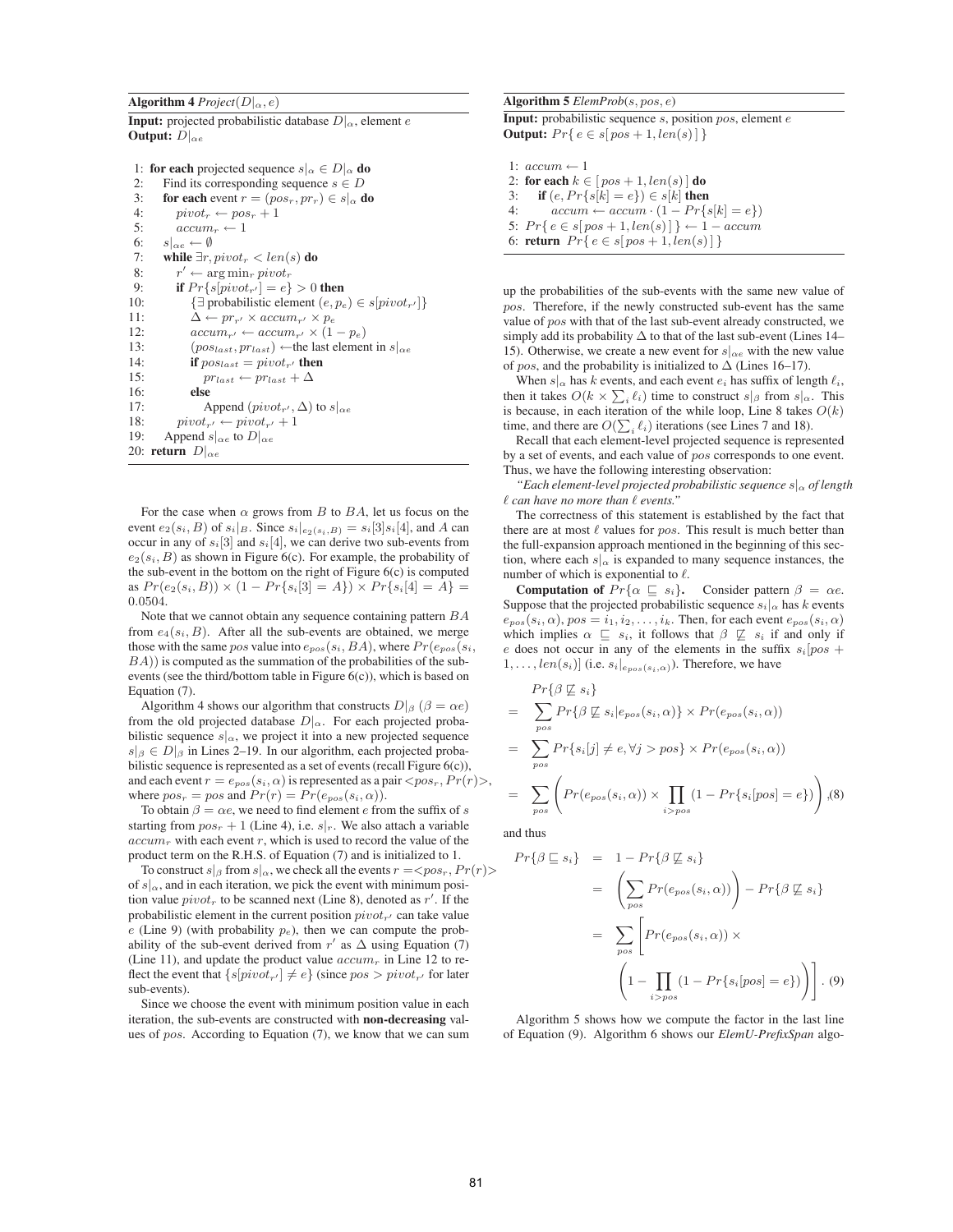**Algorithm 6** *ElemU-PrefixSpan*( $\alpha e$ ,  $D|_{\alpha}$ ,  $T|_{\alpha}$ )

**Input:** pattern  $\alpha e$ , projected probabilistic database  $D|\alpha$ , element table  $T|_{\alpha}$ 

1:  $vec_{\alpha} \leftarrow \emptyset$ 2: for each projected sequence  $s|_{\alpha} \in D|_{\alpha}$  do<br>3: Find its corresponding sequence  $s \in D$ Find its corresponding sequence  $s \in D$ 4:  $accum \leftarrow 0$ 5: for each  $(pos, pr) \in s|_{\alpha}$  do 6:  $\operatorname{accum} \leftarrow \operatorname{accum} + \operatorname{pr} \times \operatorname{Element}(\mathbf{s}, \operatorname{pos}, \mathbf{e})$ 7: Append  $accum$  to  $vec_{\alpha e}$ 8:  $(tag, f_{\alpha e}) \leftarrow PMFCheck(vec_{\alpha e})$ 9: if tag =*TRUE* then 10: **output**  $\alpha e$ 11:  $D|_{\alpha e} \leftarrow Project(D|_{\alpha}, e)$ 12:  $T|_{\alpha e} \leftarrow Prune(T|_{\alpha}, D|_{\alpha e})$ 13: **for each** element  $\ell \in T|_{\alpha e}$  **do**<br>14: *ElemU-PrefixSpan*( $\alpha e\ell$ , *D*)  $ElemU-PrefixSpan(\alpha e\ell, D|_{\alpha e}, T|_{\alpha e})$ 15: Free  $D|_{\alpha e}$  and  $T|_{\alpha e}$  from memory

rithm, where Line 6 computes Equation (9) as accum by using Algorithm 5. After obtaining  $Pr{\{\beta \sqsubseteq s_i\}}$  for all  $s_i|_{\beta} \in D|_{\beta}$ , we can check the *p-frequentness* of  $\beta$  and prune the element table in a similar manner as in Algorithm 3.

# 6. EXPERIMENTS

In this section, we evaluate the performance of our two *U-PrefixSpan* algorithms using both real and synthetic datasets. Specifically, we test the scalability of *SeqU-PrefixSpan* and *ElemU-PrefixSpan* on large synthetic datasets in Sections 6.1 and 6.2, respectively. In Section 6.3, we compare *ElemU-PrefixSpan* with the naïve full expansion approach for mining data that conform to the element-level uncertain model, where the results show that *ElemU-PrefixSpan* effectively avoids the problem of "possible world explosion". Finally, we successfully apply *ElemU-PrefixSpan* in an RFID application for trajectory pattern mining, and the results confirm that *probabilistic frequentness* is more accurate than *expected support* for evaluating pattern frequentness on uncertain data.

All the experiments were run on a computer with Intel(R) Core(TM) i5 CPU and 4GB memory. The algorithms were implemented in C++, and run in Eclipse on Windows 7 Enterprise.

# 6.1 SeqU-PrefixSpan Scalability Results

Synthetic Data Generation. To test the scalability of *SeqU-PrefixSpan*, we implemented a data generator to generate datasets that conform to the sequence-level uncertain model. Given the configuration parameter set  $(n, m, \ell, d)$ , our generator generates n probabilistic sequences. For each probabilistic sequence, the number of sequence instances is randomly chosen from range  $[1, m]$ , and therefore the expected number of sequence instances for each sequence is  $m/2$ . The length of a sequence instance is randomly chosen from range  $[1, \ell]$ , and each element in the sequence instance is randomly picked from an element table with  $d$  elements.

For a probabilistic sequence  $s_i = \{s_{i1}, s_{i2}, \ldots, s_{im_i}\}$ , we generate the probabilities  $Pr(s_{ij})$  as follows: we first add a new dummy instance  $s_{i0}$  to  $s_i$  ( $s_{i0}$  corresponds to case where  $s_i$  does not occur), and then for each sequence instance  $s_{ij}$   $(j = 0, 1, \ldots, m_i)$ , we generate a value  $w_{ij}$  following uniform distribution in range  $(0, 1)$ . Finally, we normalize the probability values to be  $Pr(s_{ij}) = w_{ij}/\sum_{i=1}^{m_i} w_{ij}$  ( $i = 1, 2, ..., m_i$ ). Note that  $\sum_{i=1}^{m_i} p_{i}(s_{ij})$  never exally, we normalize the probability values to be  $Pr(s_{ij}) = w_{ij}/\frac{m_i}{j=0} w_{ij}$  ( $j = 1, 2, ..., m_i$ ). Note that  $\sum_{j=1}^{m_i} Pr(s_{ij})$  never exceeds 1 due to the introduction of the dummy instance  $s_{i0}$ .

Experimental Setting. In addition to the four dataset configuration parameters  $n, m, \ell$  and d, we have two threshold parameters: the support threshold  $\tau_{sup}$  and the probability threshold  $\tau_{prob}$ . Therefore, we have six parameters in total. We generate five datasets for each dataset configuration  $(n, m, \ell, d)$ , and the reported results are averaged on the corresponding five runs.

To study the effectiveness of our three pruning rules (*CntPrune*, *MarkovPrune* and *ExpPrune*) and early validating method (Theorem 1), we also carry out experiments on algorithm versions without them, which serve as the *baseline*. From now on, we abbreviate our *SeqU-PrefixSpan* algorithm as *SeqU*, our *ElemU-PrefixSpan* algorithm as *ElemU*, and the baseline algorithm versions without pruning and validating methods as *BL*. We also name the algorithm versions that use only the pruning methods by appending an apostrophe to the original algorithm names, e.g. *SeqU* becomes *SeqU'*.

Effect of  $n, m, \ell$  and  $d$  on Execution Time. The experimental results are summarized as follows:

- Figure 7(a) shows the execution time of *SeqU-PrefixSpan* variations when  $n$  varies from 100,000 to 500,000, where we fix  $m = 5$ ,  $\ell = 20$ ,  $d = 30$ ,  $\tau_{sup} = 12$  and  $\tau_{prob} = 0.4$ .
- Figure 7(b) shows the execution time of *SeqU-PrefixSpan* variations when m varies from 5 to 25, where we fix  $n =$ 100k,  $\ell = 20$ ,  $d = 30$ ,  $\tau_{sup} = 12$  and  $\tau_{prob} = 0.4$ .
- Figure 7(c) shows the execution time of *SeqU-PrefixSpan* variations when  $\ell$  from 22 to 30, where we fix  $n = 100k$ ,  $m = 5, d = 30, \tau_{sup} = 12$  and  $\tau_{prob} = 0.4$ .
- Figure 7(d) shows the execution time of *SeqU* and *SeqU'* when d varies from 10 to 50, where we fix  $n = 100k$ ,  $m = 5$ ,  $\ell = 20$ ,  $\tau_{sup} = 12$  and  $\tau_{prob} = 0.4$ .

From these results, we observe the following trends:

- In all the experiments, *BL* is around 2–3 times slower than *SeqU'*, which verifies the effectiveness of the pruning methods. *SeqU'* is around 10%–20% slower than *SeqU*, which verifies the effectiveness of the validating method.
- The running time of all the algorithms increase with the increment of parameters  $n$ ,  $m$  and  $\ell$ . This trend is intuitive since larger n, m and  $\ell$  implies larger data size. In particular, the running time of all the algorithms increases almost linearly with the increment of n.
- The running time of *SeqU* and *SeqU'* decreases with the increment of d. This is mainly because, when the data size is fixed, a larger pool of elements implies that the length of the patterns found by *SeqU-PrefixSpan* tends to be smaller, which further means that *SeqU-PrefixSpan* does not have to recurse to deep levels.

Effect of  $\tau_{sup}$  and  $\tau_{prob}$  on Execution Time and Number of Results. The experimental results are summarized as follows:

- Figures  $7(e)$  and  $7(f)$  show the running time and result size of  $SeqU$  and  $SeqU'$  when the support threshold  $\tau_{sup}$  varies from 70 to 120, where we fix  $n = 100k$ ,  $m = 5$ ,  $\ell = 20$ ,  $d = 30$  and  $\tau_{prob} = 0.4$ .
- Figures  $7(g)$  and  $7(h)$  show the running time and result size of *SeqU* and *SeqU'* when the probability threshold  $\tau_{prob}$  varies from 0.2 to 0.4, where we fix  $n = 100k$ ,  $m = 5$ ,  $\ell = 20$ ,  $d = 30$  and  $\tau_{sup} = 12$ .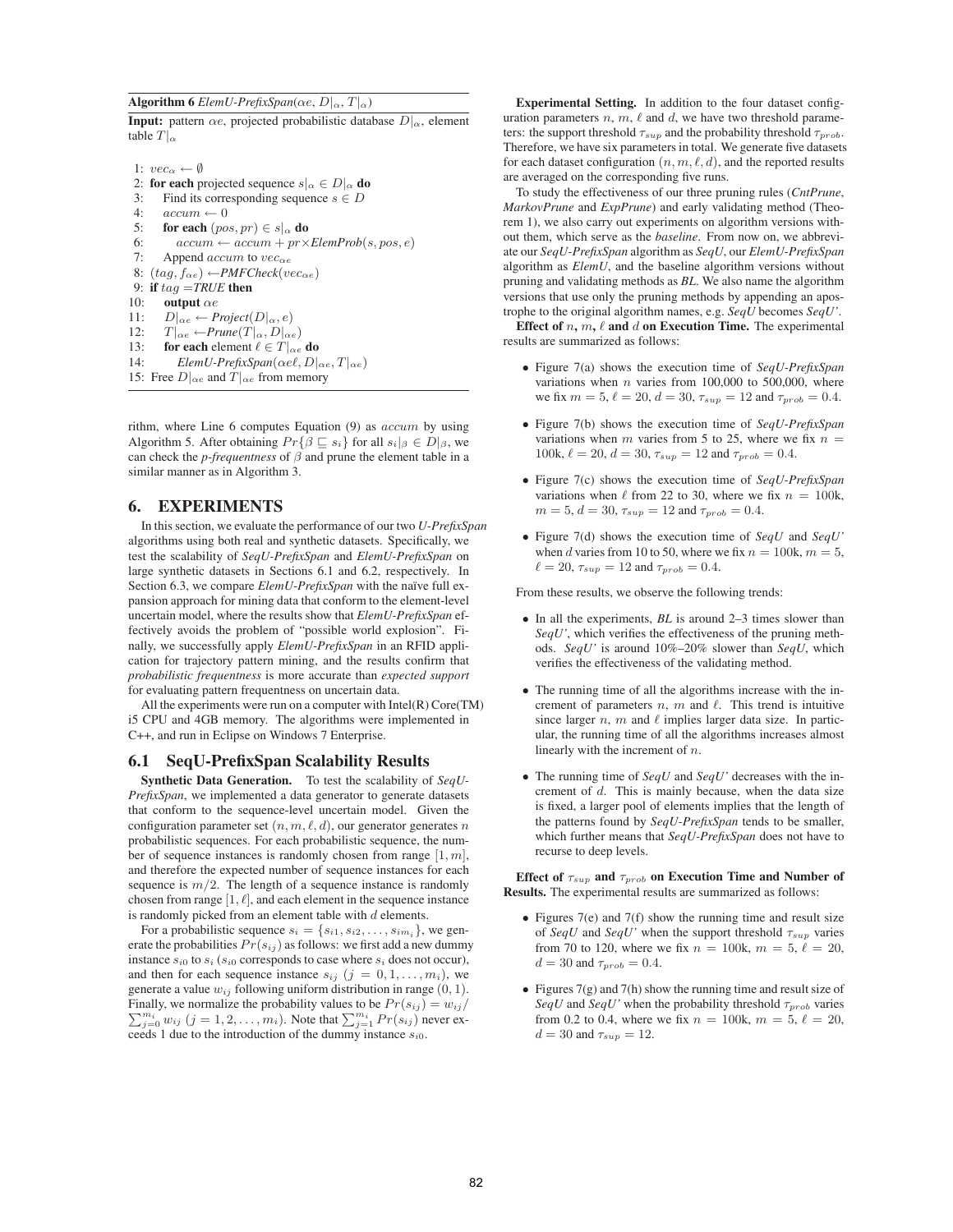

Figure 7: Scalability Results on Sequence-Level Uncertain Model

From these results, we observe the following trend: both the running time and result number *SeqU* and *SeqU'* decrease with the increment of parameters  $\tau_{sup}$  and  $\tau_{prob}$ . This trend is intuitive since larger  $\tau_{sup}$  and  $\tau_{prob}$  implies higher requirement on pattern frequentness, which further implies less valid patterns.

## 6.2 ElemU-PrefixSpan Scalability Results

Synthetic Data Generation. Similarly to the study of *SeqU-PrefixSpan*, to test the scalability of *ElemU-PrefixSpan*, we generate datasets that conform to the element-level uncertain model. Given the configuration parameter set  $(n, m, \ell, d)$ , our generator generates  $n$  probabilistic sequences. For each probabilistic sequence, its length is randomly chosen from range  $[1, \ell]$ , and therefore the expected number of probabilistic elements for each sequence is  $\ell/2$ . In each probabilistic sequence, 20% of the elements are sampled to be uncertain. The number of element instances of a probabilistic element is randomly chosen from range  $[1, m]$ , and therefore, each probabilistic element has  $m/2$  element instances on average. Each element instance is randomly picked from an element table with  $d$  elements.

For each probabilistic element  $e_i = \{e_{i1}, e_{i2}, \ldots, e_{im_i}\}\$ , we generate the probabilities  $Pr(e_{ij})$  as follows: we first add a new dummy element  $e_{i0}$  to  $e_i$  ( $e_{i0}$  corresponds to case where  $e_i$  does not occur), and then for each element instance  $e_{ij}$   $(j = 0, 1, \dots, m_i)$ , we generate a value  $w_{ij}$  following uniform distribution in range  $(0, 1)$ . Finally, we normalize the probability values to be  $Pr(e_{ij}) =$ (0, 1). Finally, we normalize the probability values to be  $Pr(e_{ij}) = w_{ij}/\sum_{j=0}^{m_i} w_{ij}$  (j = 1, 2,  $\cdots$ ,  $m_i$ ). Note that  $\sum_{j=1}^{m_i} Pr(e_{ij})$ never exceeds 1 due to the introduction of the dummy element  $e_{i0}$ .

Similar to the sequence-level case, we have altogether six parameters, and for each dataset configuration, we generate five datasets and the reported results are averaged on the five runs. We detail the experimental results as follows:

- Figure 8(a) shows the running time of *ElemU-PrefixSpan* variations when  $n$  varies from 100,000 to 500,000, where we fix  $m = 5$ ,  $\ell = 20$ ,  $d = 30$ ,  $\tau_{sup} = 110$  and  $\tau_{prob} = 0.5$ .
- Figure 8(b) shows the running time of *ElemU-PrefixSpan* variations when m varies from 6 to 10, where we fix  $n =$ 100k,  $\ell = 20$ ,  $d = 30$ ,  $\tau_{sup} = 110$  and  $\tau_{prob} = 0.5$ .
- Figure 8(c) shows the running time of *ElemU-PrefixSpan* variations when  $\ell$  varies from 22 to 30, where we fix  $n =$ 100k,  $m = 5$ ,  $d = 30$ ,  $\tau_{sup} = 110$  and  $\tau_{prob} = 0.5$ .
- Figure 8(d) shows the running time of *ElemU* and *ElemU'* when d varies from 10 to 50, where we fix  $n = 100k$ ,  $m = 5$ ,  $\ell = 20$ ,  $\tau_{sup} = 110$  and  $\tau_{prob} = 0.5$ .
- Figures 8(e) and 8(f) show the running time and result size of *ElemU* and *ElemU'* when the support threshold  $\tau_{sup}$  varies from 12 to 28, where we fix  $n = 100$ k,  $m = 5$ ,  $\ell = 20$ ,  $d = 30$  and  $\tau_{prob} = 0.5$ .
- Figures 8(g) and 8(h) show the running time and result size of *ElemU* and *ElemU'* when the probability threshold  $\tau_{prob}$ varies from 0.2 to 0.4, where we fix  $n = 100k$ ,  $m = 5$ ,  $\ell = 20, d = 30$  and  $\tau_{sup} = 110$ .

The trends observed from these results are similar to those observed from the scalability test of *SeqU-PrefixSpan* in Section 6.1, and so is the corresponding analysis.

# 6.3 ElemU-PrefixSpan v.s. Full Expansion

Recall from Section 5 that a naïve method to mine p-FSPs from data that conform to the element-level uncertain model, is to first expand each element-level probabilistic sequence into all its possible sequence instances, and then mine p-FSPs from the expanded sequences using *SeqU-PrefixSpan*.

In this subsection, we empirically compare this naïve method with our *ElemU-PrefixSpan* algorithm. We use the same data generator as the one described in Section 6.2 to generate experimental data, with the default setting  $(n, m, \ell, d) = (10k, 5, 20, 30)$ . Figures  $9(a)$ –(d) shows the running time of both algorithms with mining parameters  $\tau_{sup} = 16$  and  $\tau_{prob} = 0.7$ , where one data parameter is varied and the other three are fixed as the default ones. Note that for the naïve method, we do not include the time for sequence expansion (i.e. we only count the mining time of *SeqU-PrefixSpan*).

In Figures 9(a), (c) and (d), *ElemU-PrefixSpan* is around 20–50 times faster than the naïve method, and this performance ratio is relatively insensitive to parameters  $n, \ell$  and d. On the other hand, as shown in Figure 9(b), the performance ratio increases sharply with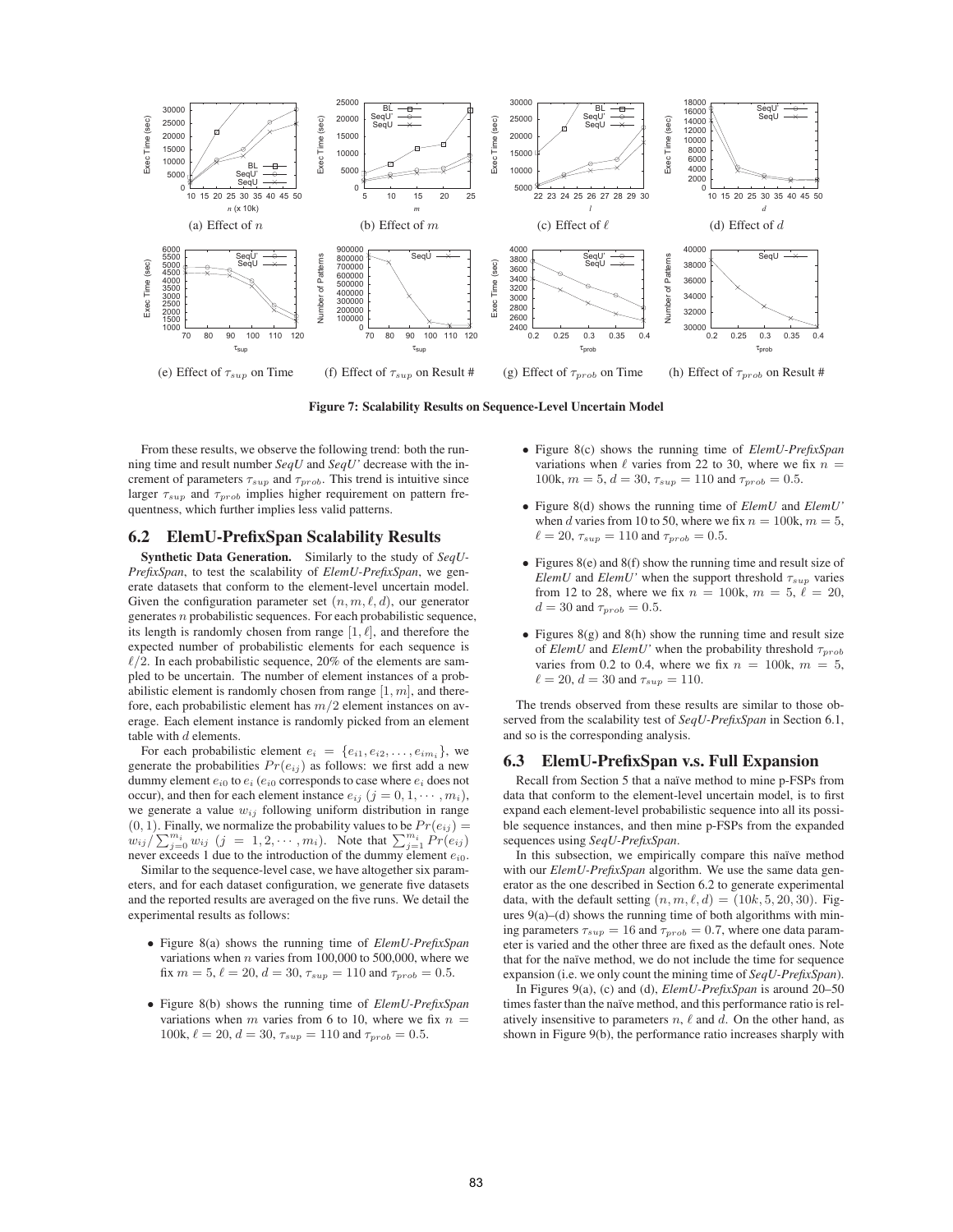

Figure 8: Scalability Results on Element-Level Uncertain Model

the increment of parameter m: 2.6 times when  $m = 2$ , 22 times when  $m = 5$  and 119 times when  $m = 6$ . This trend is intuitive since  $m$  controls the number of element instances in a probabilistic element, which has a big influence on the number of expanded sequence instances. All results show that *ElemU-PrefixSpan* effectively avoids the problem of "possible world explosion" faced by the naïve method.

# 6.4 Effectiveness in RFID Trajectory Mining

In this subsection, we evaluate the effectiveness of *ElemU-Prefix-Span* by applying it on the real RFID datasets obtained from the Lahar project [24]. The data were collected in an RFID deployment with nearly 150 RFID antennae spread throughout the hallways of all six floors of a building. These antennae detect RFID tags that pass near them, and log the sightings along with their timestamp in a database.

Figure 10(a) shows the structure of the 6th floor of the building, where the light blue vertices and edges define connectivity graph of the building, with the vertices being the discrete locations and the edges indicating the location connectivity. We use the Markovian stream data which were inferred from the raw readings. In each time step, each data item is in the form (location, probability). For example, the locations marked by blue circles in Figure 10(a) are those with probability smaller than 5%, while the locations marked by yellow or red circles are those with probability at least 5%. Therefore, the location of a tracking tag in a time step can be regarded as a probabilistic element, and the whole trajectory of the tracking tag can be regarded as an element-level probabilistic sequence.

In our experiments, we use 6 trace sequences on the 3rd floor for trajectory pattern mining. The average number of possible locations in a time step is  $m = 10$  and the average length of the traces is  $\ell = 690$ . It takes 9276.81 seconds for *ElemU-PrefixSpan* to run on the 6 traces with  $\tau_{sup} = 6$  and  $\tau_{prob} = 90\%$ . Note that the long running time is mainly due to the large length of the traces. For each result trajectory pattern, if an element occurs in several consecutive positions in the pattern, we replace the subsequence with just one occurrence of the element.

Figure 10(b) shows a sample result trajectory pattern with 7 elements, whose probability of being frequent is 90.67%. In Figure 10(b), the blue lines correspond to the connectivity graph, the red rectangles correspond to the RFID antennae, and the green points correspond to the locations in the trajectory pattern, the orders of which are marked by numbers near them. After checking the ground-truth location labels of all the 6 traces, we find that all the traces contain this pattern without Location 3, which is a room entrance/exit event.

We find that the patterns found by *ElemU-PrefixSpan* is accurate in terms of locations on the hallways, although they may not be accurate enough for detecting local events such as entering/exiting a room. The experiments verify that the patterns found by *ElemU-PrefixSpan* is useful for trajectory mining tasks in RFID applications.

We expect that our *U-PrefixSpan* algorithms would also be useful for frequent sequential pattern mining in many other real world applications involving uncertain data.

## 7. CONCLUSION

In this paper, we formulate and study the problem of mining probabilistically frequent sequential patterns (or *p-FSPs*) in uncertain databases. Our study is founded on two uncertain sequence data models that are fundamental for many real-life applications involving uncertain sequence data. We propose two new *U-PrefixSpan* algorithms to mine p-FSPs from data that conform to our sequencelevel and element-level uncertain sequence models. We also design three pruning rules and one early validating method to speed up pattern frequentness checking, which further improve the mining efficiency. Experiments show that our algorithms effectively avoid the problem of "possible world explosion", and the trajectory patterns found by *ElemU-PrefixSpan* in an RFID tracking application are shown to be accurate and useful.

Acknowledgements. This work is partially supported by RGC GRF under grant number HKUST 617610.

# 8. REFERENCES

[1] M. Muzammal and R. Raman. "Mining Sequential Patterns from Probabilistic Databases". In *PAKDD*, 2011.